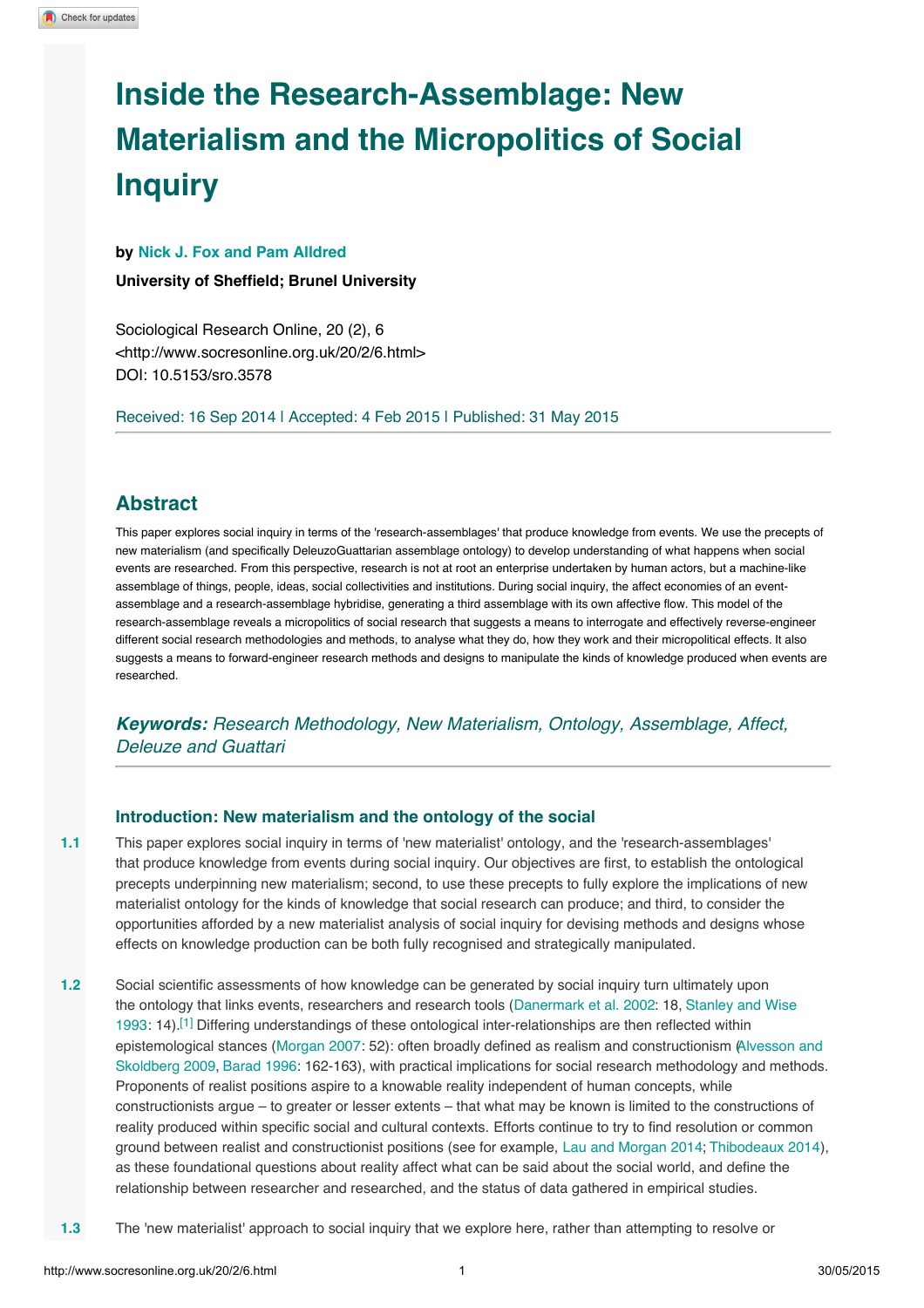mediate between these epistemological disputes, offers an alternative ontology that – according to its advocates – 'cuts across' or is 'transversal to' the [realist/constructionist](#page-18-3) dualism [\(Barad](#page-16-1) 1996: 165;van der Tuin and Dolphijn 2010: 157). This is achieved by displacing the human researcher/observer from her/his central position (and hence as key arbiter) in the interaction between the world of events and the processes of research. In this new materialist ontology, the capacity of research to engage with events no longer revolves around the disputed capacity of a human observer either to uncover the real mechanisms that produce the social or natural world (the realist position), or to offer contextual understandings of it (the constructionist stance). Instead, as will be seen, both events and research processes are considered as material, relational and interacting networks comprising human and non-human components.

- **1.4** 'New materialist' approaches have emerged from a variety of philosophical and social theoretical positions, including feminism, biophilosophy, actor-network theory, quantum mechanical theory and posthumanism (Ansell [Pearson](#page-16-2) 1997; [Barad](#page-16-1) 1996; [Braidotti](#page-16-3) 2013; [Grosz](#page-17-2) 1994; [Latour](#page-17-3) 2005; [Massumi](#page-18-4) 1996). Like constructionism, new materialist social theory has concerned itself with the material workings of power, but with a clear emphasis upon social production rather than social construction, and upon matter rather than textuality [\(Coole](#page-17-4) and Frost 2010: 7; Taylor and [Ivinson](#page-18-5) 2013: 666). Like realists, new materialist theorists concern themselves with the contribution of science to social justice and liberation ([Barad](#page-16-1) 1996: 164), but in materiality they see multiplicity, mutability and becoming rather than singularity, stability and being [\(Braidotti](#page-16-4) 2006: 200; [Cheah](#page-17-5) 2010: 79).
- **1.5** Among the radical claims of new materialists are that materiality is relational and emergent, plural and complex, uneven and contingent ([Coole](#page-17-4) and Frost 2010: 29); that nature and culture are not to be regarded as distinct realms – as both materially affect an [ever-changing](#page-17-6) world [\(Barad](#page-16-1) 1996: 181; [Braidotti](#page-16-3) 2013: 3; Haraway 1997: 209); and that the capacity for agency extends beyond human actors to the non-human and inanimate [\(Braidotti](#page-16-3) 2013, [DeLanda](#page-17-7) 2006; [Latour](#page-17-3) 2005).<sup>[\[2\]](#page-16-5)</sup> Taken together, these distinctive features suggest that new materialism may offer novel opportunities to address the concerns of those involved in analysing social research data and applying it either to explain or to change the world: namely, the relationship between research data and the object of inquiry. We will explore what a new materialist social ontology reveals about the processes and micropolitics of social inquiry, about the relationships between events, research and knowledge, and the kinds of knowledge that different research designs (methodologies) and methods can produce.
- **1.6** Our point of entry into an exploration of social inquiry from within new materialist ontology is by considering research as assemblage, a concept that we will examine shortly. From a new materialist perspective, a [research-assemblage](#page-18-6) [\(Coleman](#page-17-8) and Ringrose 2013: 17; Fox and [Alldred](#page-17-9) 2013: 784; Ringrose and Renold 2014: 774) will comprise the bodies, things and abstractions that get caught up in social inquiry, including the events that are studied, and the researchers. But if research can be assembled it can also be dis-assembled, and this paper will delve inside the research-assemblage, opening up the research process to micro-political investigation, revealing the material interactions between researcher and researched. We will use this mode of analysis to explore a range of quantitative and qualitative research methods and methodologies, to assess the processes that go on within their different research-assemblages, and the micropolitics they produce. From this we will reflect upon how a materialist ontology can inform the design of social inquiry methodologies, raising the possibility of engineering research methods and methodologies by designing into them specific micropolitical objectives. Before this, for the benefit of readers unfamiliar with a new materialist perspective, we summarise the framework upon which this ontology is built.

## **New materialist ontology and social inquiry**

- **2.1** Though materialism was a significant element of early sociology [\(Shalin](#page-18-7) 1990) the 'new' materialisms that have emerged recently within the social sciences and humanities are discontinuous with that earlier tradition. In part, the current 'turn to matter' has been informed by post-structuralist, feminist, post-colonialist and queer theories, which rejected economic and structuralist determinism as inadequate satisfactorily to critique patriarchy, rationalism, science and modernism, or to supply a critical and radical stance to underpin struggles for social justice and plurality [\(Braidotti](#page-16-4) 2006: 24-25; [Game](#page-17-10) 1991: 12). Other strands within new materialism include actornetwork theory, artificial intelligence, biophilosophy, evolutionary theory, Foucauldian genealogy, neuroscience, philosophical [posthumanism,](#page-16-6) quantum physics and Spinozist monism (Ansell [Pearson](#page-16-2) 1997; [Barad](#page-16-1) 1996; Best 1995; [Braidotti](#page-16-4) 2006, 2013; [Clough](#page-17-11) 2008; [Coole](#page-17-4) and Frost 2010; [Connolly](#page-17-12) 2011; [Grosz](#page-17-2) 1994; [Haraway](#page-17-13) 1991; [Latour](#page-17-3) 2005; [Massumi](#page-18-4) 1996).
- **2.2** What these positions have in common is a break with earlier reductionist materialism, dissolving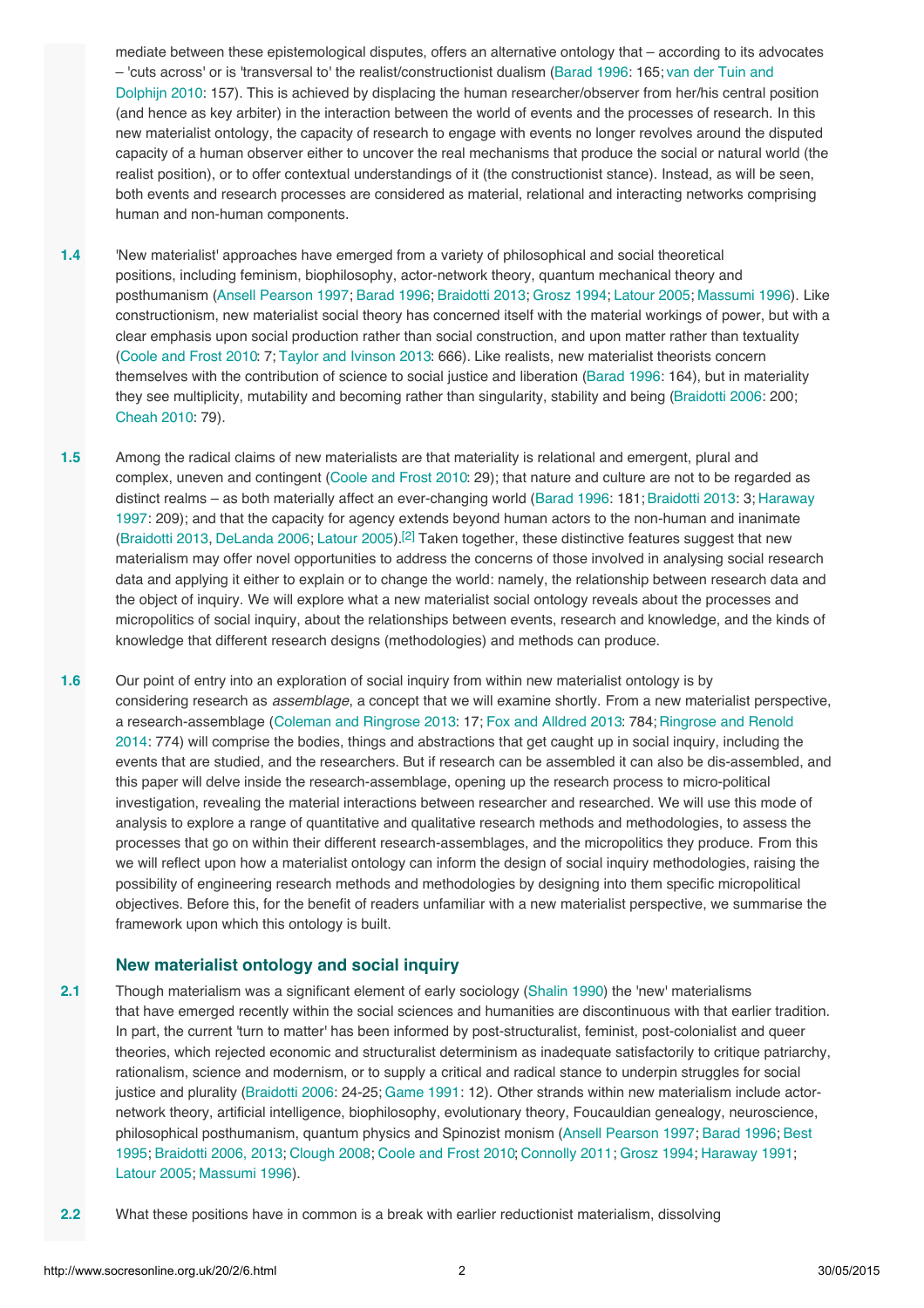micro/macro distinctions, and recognising that materiality and the world and human history are produced by a range of material forces that include physical, biological, psychological, social and cultural [\(Barad](#page-16-1) 1996: 181; [Braidotti](#page-16-3) 2013: 3). By drawing nature and culture, mind and matter into a single arena, new materialisms radically extend the scope of materialist analysis beyond traditional concerns with structural and 'macro' level social phenomena (van der Tuin and [Dolphijn](#page-18-3) 2010: 159), to address issues often regarded as 'micro-sociological', because of their association with how thoughts, desires, feelings and abstract concepts contribute to social production [\(Braidotti](#page-16-7) 2000: 159; [DeLanda](#page-17-7) 2006; 5). These elisions also mean that new materialism cuts across other social theory dualisms including structure/agency, reason/emotion, human/non-human, animate/inanimate [\(Braidotti](#page-16-3) 2013: 4-5; [Coole](#page-17-4) and Frost 2010: 26-27; van der Tuin and [Dolphijn](#page-18-3) 2010: 157). Consequently, new materialism 'foregrounds an appreciation of just what it means to exist as a material individual with biological needs yet inhabiting a world of natural and artificial objects, well-honed micro-powers of governmentality, but no less compelling effects of international economic structures' [\(Coole](#page-17-4) and Frost 2010: 28).

- **2.3** Beyond these commonalities, new materialist scholars have diverged in how they have conceptualised materialist ontology. Thus, for example, Barad [\(1996](#page-16-1): 181) retains a concept of agency but extends it beyond human actors to the non-human and non-animate; actor-network theory (ANT) scholars speak of human and nonhuman 'actants' that have in common a capacity for agency within a heterogeneous network comprising both natural and cultural elements [\(Latour](#page-17-3) 2005: 54; Law [1992](#page-18-8): 380); while Deleuze, Guattari and their followers prefer to talk of affectivity [\(Deleuze](#page-17-14) 1988: 101; [Massumi](#page-18-4) 1996). Barad [\(1996](#page-16-1): 188) describes the 'intra-actions' between matter and knowledge that produce phenomena, while Deleuze and Guattari [\(1988](#page-17-15): 88), DeLanda [\(2006](#page-17-7)) and Latour [\(2005](#page-17-3)) consider how the physical and cultural assemble together to produce bodies, social formations and events. To achieve the objective of this paper to draw out features of new materialism that impact upon the ontology of social inquiry, we will use the well-developed and widely-applied conceptual framework deriving from Gilles Deleuze's [\(1988](#page-17-14)) reading of Spinoza, as developed and applied in the work of Deleuze and Guattari ([1984,](#page-17-16) 1988), by theorists such as Braidotti [\(2006](#page-16-4)), DeLanda [\(2006](#page-17-7)), Grosz [\(1994](#page-17-2)) and Thrift [\(2004](#page-18-9)), and by social researchers such as Fox and Alldred [\(2013](#page-17-9)), Renold and Ringrose [\(2011](#page-18-10)) and Youdell and Armstrong [\(2011](#page-18-11)), though we cross reference to other new materialist scholars where appropriate.
- **2.4** The DeleuzoGuattarian approach is predicated upon three propositions. Firstly, bodies and other material, social and abstract entities should be regarded not as ontologically-prior essences occupying distinct and delimited spaces, but as relational, gaining ontological status and integrity only through their relationship to other similarly contingent and ephemeral bodies, things and ideas [\(Deleuze](#page-17-14) 1988: 123; [Haraway](#page-17-13) 1991: 201). Assemblages [\(Deleuze](#page-17-14) and Guattari 1988: 88) of these relations develop in unpredictable ways around actions and events, 'in a kind of chaotic network of habitual and non-habitual connections, always in flux, always reassembling in different ways' [\(Potts](#page-18-12) 2004: 19), and work like 'machines' [\(Deleuze](#page-17-14) and Guattari 1988: 4) that do something, produce something. An important opportunity afforded by this understanding is that whatever is assembled can be disassembled [\(Harman](#page-17-17) 2013: 119) to see how it works, a characteristic we will exploit fully in this paper.
- **2.5** Second, all matter has an 'agential' capacity to affect, rather than being inert clay moulded by human agency, consciousness and imagination [\(Barad](#page-16-1) 1996: 181; [Coole](#page-17-4) and Frost 2010: 2). Consequently, the ontology replaces a conventional conception of agency with the Spinozist notion of affect [\(Deleuze](#page-17-14) 1988: 101), meaning simply the capacity to affect or be affected: in an [assemblage,](#page-16-8) there is no 'subject' and no 'object' (Anderson 2010: 736). Rather, an affect is a 'becoming' [\(Deleuze](#page-17-14) and Guattari 1988: 256) that represents a change of state or capacities of an entity [\(Massumi](#page-18-13) 1988: xvi) – this change may be physical, psychological, emotional or social. Affects produce further affective capacities within assemblages [\(Deleuze](#page-17-14) and Guattari 1988: 400), and because one affect can produce more than one capacity, social production is 'rhizomic' (ibid: 7) rather than linear: a branching, reversing, coalescing and rupturing flow.
- **2.6** Affective flows render assemblages constantly in flux, with territorialising flows stabilising an assemblage, while others de-stabilise or de-territorialise it [\(Deleuze](#page-17-14) and Guattari 1988: 88-89), fragmenting an assemblage. Affects may also aggregate relations in assemblages, while other affects are non-aggregative or 'singular', affecting a single relation within an assemblage in a unique way. So, for example, naming a new pet kitten 'Daisy' is a singular affect, while categorising it as tabby or tortoiseshell is aggregative.<sup>[\[3\]](#page-16-9)</sup> These fluxes within and between assemblages create an 'economy' of affects [\(Clough](#page-17-18) 2004: 15) and are the process by which lives, societies and history unfold, 'in a world which is constantly becoming' [\(Thrift](#page-18-9) 2004: 61).
- **2.7** The final proposition marks the radical divergence from the exclusive focus in earlier materialist sociologies upon macro-structures, social institutions and economic relations noted earlier. Because thoughts,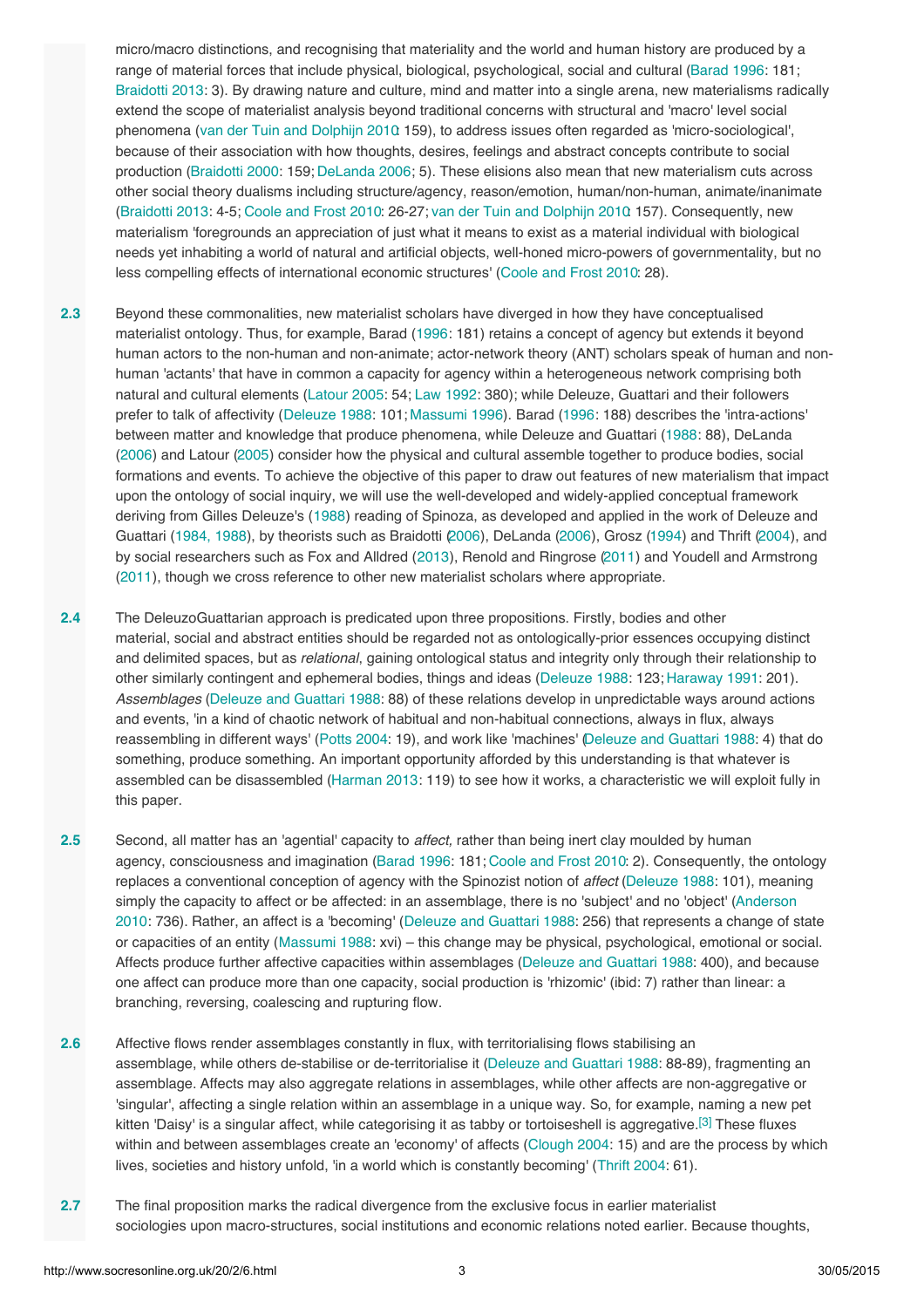ideas, feelings, desires, and collective abstractions and 'constructions' can all materially affect and be affected by other relations in an assemblage, they can be treated in exactly the same way as other (seemingly 'more material') relations ([Deleuze](#page-17-14) and Guattari 1988: 89; see also [Barad](#page-16-1) 1996: 181). With this focus upon the materiality of affects and of the actions, interactions, subjectivities and thoughts they produce, the net is cast far more widely than in earlier materialisms [\(Coole](#page-17-4) and Frost 2010: 26), to address materiality across 'micro/macro' and culture/nature divides.

#### **The research-assemblage: affects, flows and micropolitics**

- **3.1** These concepts – of assemblages, affective flows and economies, territorialisations and aggregations, provide the means for us to launch our new materialist (henceforth, for conciseness, 'materialist') analysis of social research. Conventionally, social inquiry (like other scientific inquiry) has been anthropocentric, regarding the researcher as the prime mover in the research enterprise, whose reason, logic, theory and scientific methodologies gradually impose order upon 'data' to supply an understanding, however imperfect, of the world (and its social construction). By contrast, a materialist ontology of assemblages and affects treats the researcher and the researched event, plus the many other relations involved in social inquiry such as the tools, technologies and theories of scientific research, as elements in a research-assemblage productive of a variety of material capabilities in its human and non-human relations. We take this concept of the research-assemblage as our focus for what follows.
- **3.2** Deleuze and Guattari [\(1988](#page-17-15): 4) described assemblages as 'machines' that link affects together to produce or do something. With this in mind, a 'research-assemblage' can be defined in terms of the multiplicity of affective relations in the research process, including the 'events' to be researched (these can be any instance of bodies, things, settings or social formations, or of assemblages of these); research tools such as questionnaires, interview schedules or other apparatus; recording and analysis technologies, computer software and hardware; theoretical frameworks and hypotheses; research literatures and findings from earlier studies; the 'data' generated by these methodologies, methods and techniques; and of course, researchers. To this list may be added contextual relations such as the physical spaces and establishments where research takes place; the frameworks, philosophies, cultures and traditions that surround scientific research; ethical principles and ethics committees; research assessment exercises; and all the paraphernalia of academic research outputs: libraries, journals, editors, peer reviewers and readers.
- **3.3** While it is thus possible to disassemble a research-assemblage to disclose its constituent relations, it is far more productive for our analysis to seek out the affects that bind the assemblage together, and we will use Deleuze and Guattari's machine metaphor as the basis for our analysis. To this end, we will treat the research process as if it were a series of interconnected machines that do specified tasks such as data collection, data analysis and so forth (Fox and [Alldred](#page-17-19) 2014; [Jackson](#page-17-20) and Mazzei 2013). Like physical machines that have been constructed to work in a specified way and produce certain outputs, we will regard the relations within a research-assemblage as engineered to achieve their objectives as a consequence of the particular affective flows between event, instruments and researchers that a methodology or method requires. Thus, a 'data collection machine' would take aspects of an event as its raw materials, and by the means specific to its design, generates 'data'. An analysis machine processes data according to specific rules of logic, deduction or inference, and frequently interprets it within a specific theoretical or conceptual framework to produce 'findings' in the form of generalities or summaries. A reporting machine takes these outputs of data analysis and creates knowledge products for dissemination: theory, policy and practice implications and so forth.<sup>[\[4\]](#page-16-10)</sup>
- **3.4** Thinking about the affects in these research machines reveals a further interesting aspect of their constitution. Unlike 'spontaneous' assemblages in daily life (for instance, a ['sexuality-assemblage'](#page-17-9) (Fox and Alldred 2013) comprising bodies and body-parts, social institutions, places, clothing and other body adornments, values, scripts and norms), research machines comprise few relations and affects, making them readily amenable to reverse engineering in order to understand how they work. To offer a simple example: a sampling frame can be unpicked to reveal a machine that works by means of a single affect targeted at the various events available to social inquiry. This affect sorts events to be included in a study (for instance, teenagers) from those to be excluded (those under 13 or over 19). In other research machines, the affects may be more complex: a summary statistic such as chi-squared comprises a series of arithmetic operations (affects) that transform 'data' into a single indicator of statistical significance. This means that by unpicking research machines, it will be possible to assess how a change of data collection or analysis method, or of design (for instance, from survey to ethnography) alters the affective flow in the research-assemblage, and hence what kind of 'knowledge' it produces ([Jackson](#page-17-20) and Mazzei 2013: 263). (It also means the affects in research machines can be 'reengineered' to make them perform differently, a key point discussed later in the paper.)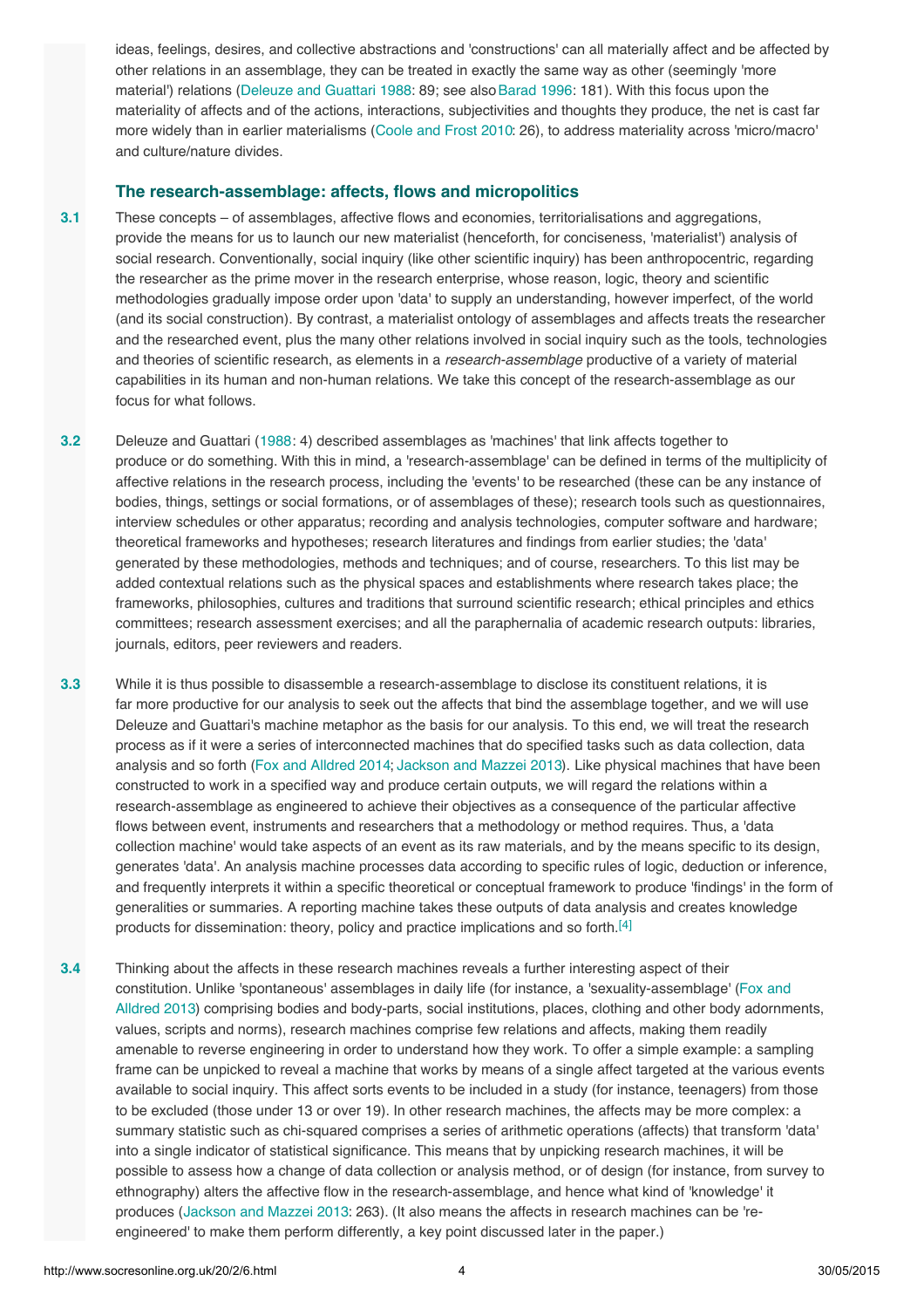- **3.5** However the materialist ontology of social inquiry we are pursuing here allows us to push this analysis of the research-assemblage and its constituent machines a step further. Identifying the affects in the researchassemblage opens to scrutiny the *micropolitics* inherent in the research machines that do data collection, data analysis and so on. These in turn allow us to explore the micropolitics of the research process, of what happens when events are transformed into 'data', and who gains and who loses in the process (Gillies and [Alldred](#page-17-21) 2012: 56). To give an example, in a randomised trial, controlling the experimental conditions and use of statistical techniques together limit the affective capacities of 'confounding' relations found in 'real-world' settings, empowering a researcher to model the 'uncontaminated' affect of an 'independent' upon a 'dependent' variable. By contrast, in qualitative studies a 'naturalistic' approach limits the researcher affective capacities, while enhancing the affectivity of respondents' accounts. The micropolitics of these research-assemblages differ because of the affects that hold them together, and what they do to the relations in the assemblage.
- **3.6** Later in the paper, we will reverse-engineer methodologies and methods in just this way, to understand how they work and what their micropolitics tell us about different research approaches. In order to achieve that objective, it will be helpful to set out a more general appraisal of how a research-assemblage works, based on the materialist analysis of relations, affects and micropolitical movements in research-assemblages discussed earlier.

#### **A model of research micropolitics**

- **4.1** To develop from within the materialist perspective a model of what happens when an event – for instance, the school trip described by Youdell and Armstrong ([2011](#page-18-11): 146) – is researched sociologically, let us consider the event as an assemblage 'E' comprising a set of relations 'ABC' (in this example, the teachers and students, the visit location and the route traversed, the picnic lunch, the educational objectives and so forth), linked by affects that make this event do whatever it does. The aim of a research study will be to apply designs and methods that can somehow identify the ABC relations within the  $E$  assemblage, explore the affects between these relations, and from this offer an explanation of what E does within its particular social context.
- **4.2** However, as we have noted, a research study must also be considered both as an event in its own right, and as an assemblage R. R will have its own set of relations 'XYZ', which are all the paraphernalia of academic inquiry such as the researcher, methodologies, research instruments, theories and so on. As was discussed earlier, these XYZ relations have been purposively assembled in order to engineer specific affective flows within the research-assemblage, with the objective of taking the event-assemblage  $E$  or other similar events, and producing a textual or other output that will form the research 'knowledge' of E. Most critically for this model of research, if  $R$  is to document, analyse and eventually turn  $E$  into knowledge, this requires that the researchassemblage must also be capable of being affected by the affects between relations ABC in the event being studied. (This capacity to be affected is described variously in conventional social research texts, for instance as the sensitivity and specificity that an instrument such as thermometer or a questionnaire needs in order for it to be useful as a measure, or of the hermeneutic understanding ('verstehen') in a qualitative study that enables a researcher to make sense of an event being studied.)
- **4.3** For the sake of precision, it should be considered that when E becomes the subject of the research assemblage  $R$ , the consequent interaction between affects in E and R produces a third, hybrid assemblage, which we will designate  $R/E$ , with its own affect economy that links relations A, B, C, X, Y and Z. This economy will be distinct from those in either  $E$  or  $R$ , though it is the affects in  $R$  that will actually produce the research outputs, 'knowledge' of the E assemblage, or the altered sensibilities in the researcher and the research's audience that a constructionist would describe as 'social constructions' of E. It may also produce effects on E itself, such as changes in behaviour due to a 'Hawthorne' effect from being observed, increased individual or collective reflexivity, or impacts on the event (for instance, a custom or tradition) due to attention from outsiders.
- **4.4** This way of understanding the possible interactions between the affect economies of  $E$  and  $R$  within a hybrid R/E assemblage enables a sophisticated understanding of the micropolitics of social research. This can be apprehended by considering two opposing 'hazards' often discussed in social research. The first of these occurs when the 'research' relations XYZ within R/E dominate the flow, asserting a powerful effect over the relations ABC of the event-assemblage E. This may happen for various reasons: for instance when a sampling strategy intentionally excludes key aspects of E; by controlling out naturalistic contexts; by imposing a theoretical framework on data; by use of statistics to summarise or generalise; or by textual (mis)representation of E. In such cases, R affects radically re-territorialise the affective flow between ABC relations, to the extent that the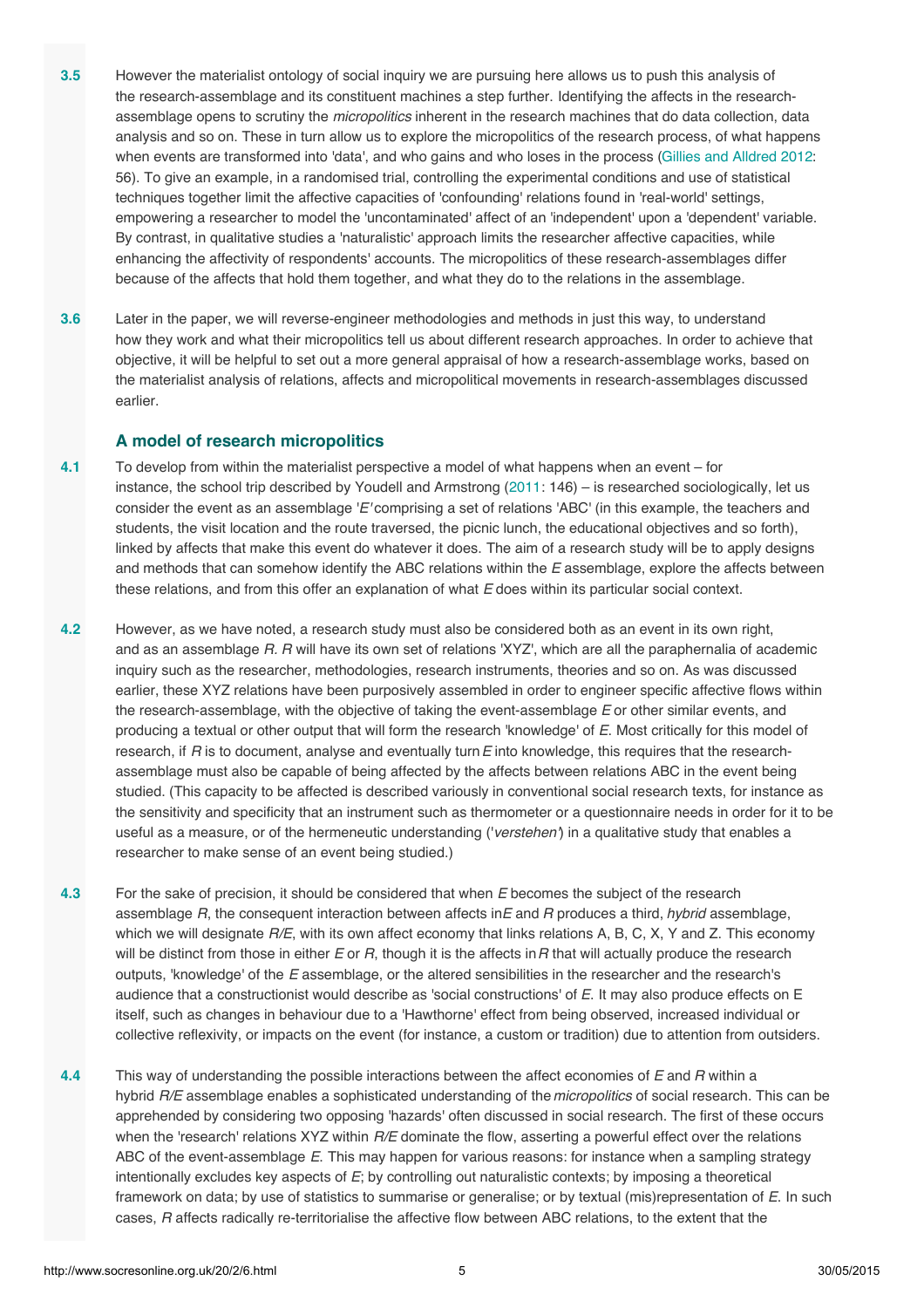'knowledge' produced by  $R/E$  no longer reflects the flow within  $E$ , distorting its representation in research outputs. This is the situation posited by radical social constructionists, who have argued that modernist research has constructed rather than described its objects (for example in Foucault's [\(1981](#page-17-22)) and Kitzinger's [\(1987](#page-17-23)) studies of sexuality).

- **4.5** The opposing hazard occurs when the XYZ relations in the research-assemblage have so little affective capacity that the ABC relations are dominant within the  $R/E$  assemblage. Now the research process becomes a machine whose outputs are trivial or anodyne rather than analytical; descriptive or journalistic rather than critical. This may occur when affects in the research-assemblage are weak, for instance if the research design lacks a powerful (affective) analytical machine or is theoretically uninformed; the research instruments do not possess the capacity to differentiate the relations or affects in the event; or the reporting is literal rather than critical. Occasionally, of course, this affective weakness is seen as an opportunity, for example in case studies that set out to describe specific events; or in 'Delphi' methodologies that aim to gain consensus among experts and thereby offer a definitive statement on current knowledge (for example, a study that draws on a wide range of expert opinions in order to assess the current status of scientific consensus concerning the effects of the human species upon global climate).
- **4.6** However, between these extremes there will be many research situations when neither ABC nor XYZ affects overwhelmingly control the affective flow in the  $R/E$  assemblage. Yet in each and every situation, there will be a dynamic tension between the affective flow of  $E$  and that of  $R$ , a tension that has consequences for the knowledge and representations of the social world that research produces, and potentially for the social world itself. Applying this materialist analysis supplies a means to explore the micropolitics of the research process, understood in terms of affective interactions between event, research methodologies/methods and researcher.

#### **Dis-assembling the research-assemblage**

- **5.1** In the remainder of the paper, we will use this materialist understanding of the  $R/E$  assemblage to explore in greater detail a range of research machines, their affect economies and the micropolitics of social inquiry these machines produce. The utility and validity of many of these research-assemblages and machines are contested within contemporary social inquiry, but rather than debating the traditional critiques, we have applied our model of research-as-assemblage to make sense of what these designs and methods actually do, and how they work. First we asked what a machine is designed to do, and what outputs it produces. From this, we applied a more critical assessment, imposing the materialist ontology of assemblages and affects to reverse engineer the machine and disclose the affective flows that make it work. We examined how the design of the machine enhances certain affective flows and mitigates or closes down others. This is the affect economy [\(Clough](#page-17-18) 2004: 15) of the machine, which enables it to work in a specific way, and which (as was discussed in the previous section) produces the micropolitics of its interactions with the affect economy of the event studied, with consequences for the knowledge produced, the researchers and the events themselves.<sup>[\[5\]](#page-16-11)</sup>
- **5.2** To clarify this analysis, we will apply (without specific critiques) this approach of reverse engineering or disassembling research machines to three methods or techniques (sampling, the questionnaire, and thematic qualitative analysis) and then two research methodologies often used in social inquiry: the survey and the qualitative interview. This analysis will supply the basis for a more critical subsequent discussion of how social inquiry is viewed from a materialist perspective. Analysis of many of the other techniques, methods and methodologies used in social research are then presented in Tables 1 [and](#page-7-0) 2.

## Techniques and Methods

#### **Sampling**

**5.3** A sampling machine performs a relatively simple task within a research-assemblage, selecting events (respondents, institutions, occurrences) for inclusion in or exclusion from a study, based upon two sequential affects. The first affect sets the choice of sampling approach (for example, representative sample, stratified sample, convenience sample, theoretical sample) for the researcher to implement; the second affect includes or excludes specific events, applying the appropriate means of selection (random inclusion for a representative sample; purposive inclusion across a range of events for a theoretical sample, and so forth), as set by the first affect. The affect economy in this machine acts upon study events, systematically including some in the sample and excluding others. Micropolitically, this economy empowers a researcher to achieve the impossible (to assess an entire population), by restricting the affects from the event population entering the research assemblage according to specific, though arbitrary principles.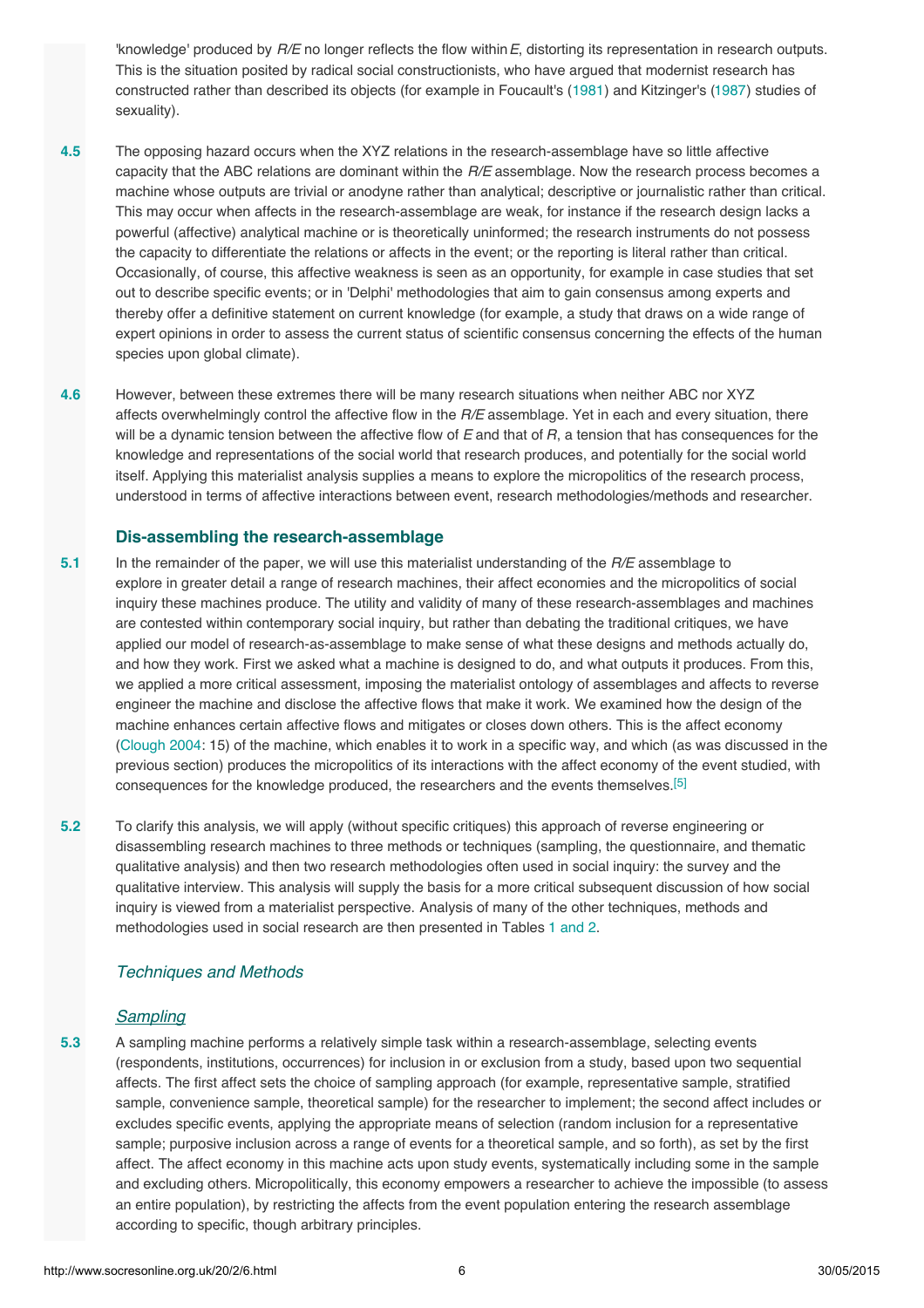## The Questionnaire

**5.4** The questionnaire is actually two separate machines: one for questionnaire construction, the other for its administration. The affect in the first transforms variables to be measured (for example, political belief) into a question that will serve as an indicator (for example: how did you vote at the last election?), sometimes with preselected permissible responses. The affects in the second act on researcher and respondents, requiring a question to be asked, an answer to be supplied, this answer to be recorded and possibly allocated to a precoded category, and the instrument to be applied consecutively and independently to each respondent in turn, generating completed questionnaires ready to be fed into an analysis machine. The affective economy of this machine extracts information systematically from respondents to produce a dataset. Micropolitically, the machine acts as a filter on the affect economies of events being studied, extracting only certain data, and categorising them according to the affect economy of the instrument rather than that of the event itself.

## Thematic Qualitative Analysis

**5.5** Thematic analysis of qualitative data is a machine that (manually, or with software assistance) organises and reduces non-numerical data, making it more manageable and amenable to systematic reporting. It entails two affects: a pre-analysis code-generation affect that allocates a code to a range of similar textual occurrences (for instance, to pieces of text that in some ways reference family finances); and an aggregative affect that takes each piece of data in turn and codes it according to this scheme.<sup>[\[6\]](#page-16-12)</sup> The affect economy here acts on raw data from a study to aggregate it, reduce variability, and open it to reporting. The micropolitics of the machine is to reduce complexity in data and aggregate together disparate aspects of an event in ways defined by the analyst (for instance, in terms of a conceptual or theoretical framework).

## Research Methodologies

**5.6** We now consider two common research designs, looking at each as a whole but also as constituted from a number of machines, including those described in the previous thumb-nail sketches and those listed in Table [1](#page-7-0).

## The Survey

- **5.7** The survey is a social research design assemblage that typically produces a quantitative summary of specific aspects of a study population, as defined by a research question. This is done by a series of researchmachines that a) draw a representative or stratified sample from a population; b) use methods such as questionnaires to gather data on specified measures or indicators (often forcing responses into pre-specified categories); c) submit these to descriptive or inferential statistical analysis; and d) report a summary of the sample's features, often with an assessment of confidence to generalise these to a population.
- **5.8** The affect economy that makes the survey design work derives from the economies of its constituent machines. Affects in the sampling machine supply a means to allocate events to the sample; those in the questionnaire machine select and categorise those features of events to be studied and record them in a form amenable to quantitative analysis; affects in the statistical analysis machine aggregate and manipulate the data mathematically, reducing it to summary values and statistical assessments of probability that efface the complexities and divergences in the events; the affects of the result-writing machine use these aggregated and de-contextualised findings and present them in an effort to answer the study's research questions.
- **5.9** Micropolitically, all these machines are highly aggregative: as sampling and questionnaire machines systematise research selection and data collection, they restrict which affects from the event can become part of the R/E assemblage; the analysis machine aggregates the affective capacities of the event into numerical metrics, simplifying and thereby reducing the granularity of the event-affects represented in the research outputs; the writing machine imposes the constraints of a narrow research question on the affects in the event. In these ways, a survey powerfully privileges a researcher perspective over the events it studies.

## The Qualitative Interview

**5.10** Here we examine qualitative interviewing as a research methodology designed to provide 'rich descriptions' of a social event or events by interrogating accounts elicited from social actors. Within this researchassemblage are a number of machines that: a) set and refine the research question; b) select a sample – usually according to a purposive strategy to overcome the limitations of a relatively small sample size [\(Coyne](#page-17-24) 1997: 629); c) use individual or group interviews (based on an interview schedule designed to inform the research question) to gain in-depth data on interviewees' affective backgrouud, engagement with the issues being studied, and reflections on these issues; d) undertake some kind of qualitative analysis, typically one that categorises data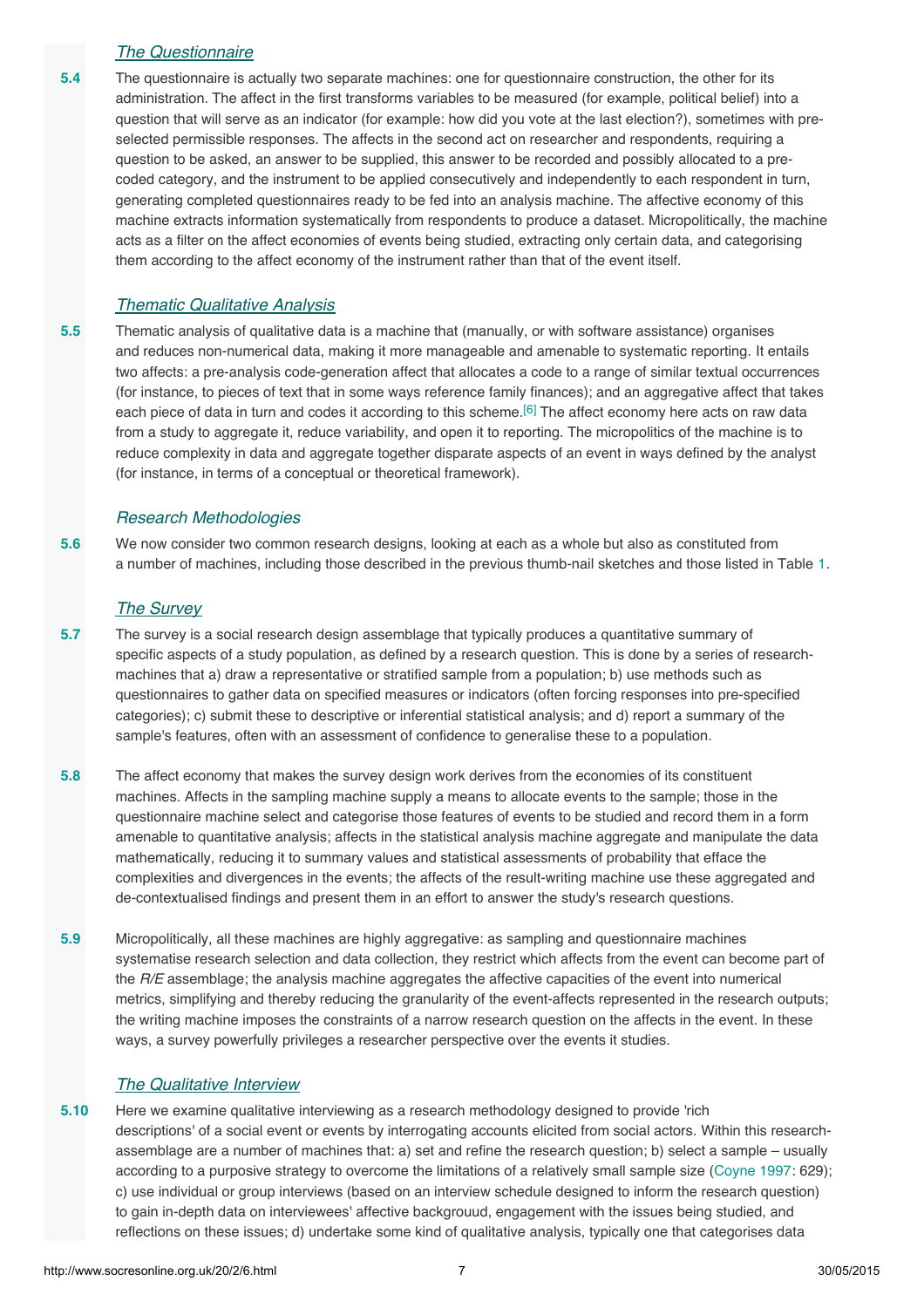into themes either 'grounded' in the data or deriving from a pre-defined theoretical or conceptual framework, or imposes some other structure upon the data; and e) report these data in a textual format that often includes extracts from the interviews conducted.

- **5.11** The affect economy of this methodology is again provided by its constituent machines. The purposive sampling machine selects subjects to interview based on expectations of their affective economies, and often aims to maximise diversity rather than to ensure data is representative of a wider population. An interview schedule is a simple affect that determines which elements of the subjects' affective engagements with the topic can be reported, while the question/answer format underpinning the interview method also governs the material gathered. The qualitative analysis machine (as described earlier) organises, aggregates and reduces the textual material, enabling themes to be developed or explanatory constructs to be developed; writing produces a second-order account of the events being studied, as interpreted first by interviewees and then by the researcher, and illustrates the account with 'representative' or 'allusive' quotations from the interviewees.
- **5.12** The micropolitics of qualitative interviewing reflect the interactions between researcher, interviewees and the events they describe. The researcher's questioning role and the answering role of subjects produce inequality, while the choice of research question, sampling and interview schedule machines all impose a framework on the affects admitted into the R/E assemblage. However, the interview format does enable respondents to control the accounts they offer, and researchers may actively try to hand some power back to interviewees, to 'give them a voice'. As noted earlier, the systematising and aggregating affects in the thematic analysis machine privilege the analyst's account over those of respondents; this is reflected in how the data are reported – typically within an imposed structure that establishes the researcher's unitary account of the event, with interviewees' accounts used selectively to justify the researcher's answer to the research question.
- **5.13** These detailed descriptions of methods and designs demonstrate how we have moved from what a machine does, to how its affects make it work, and finally what this means for the micropolitics of the hybrid  $R/E$ assemblage. Tables 1 [and](#page-7-0) 2 summarise other methods, techniques and designs that may be reverse engineered in the same way. The first table is divided into research techniques, data collection and data analysis methods, and aspects of data presentation. Table [2](#page-11-0) analyses the principal research designs from across the spectrum of social inquiry. Of course, social research is continually innovating new designs and methods, often highly antagonistic to positivistic science, and these too are amenable to analysis, to reveal their unique affect economies and micropolitics.

## <span id="page-7-0"></span>Table 1: Materialist assessment of social research methods and techniques

**A) Techniques**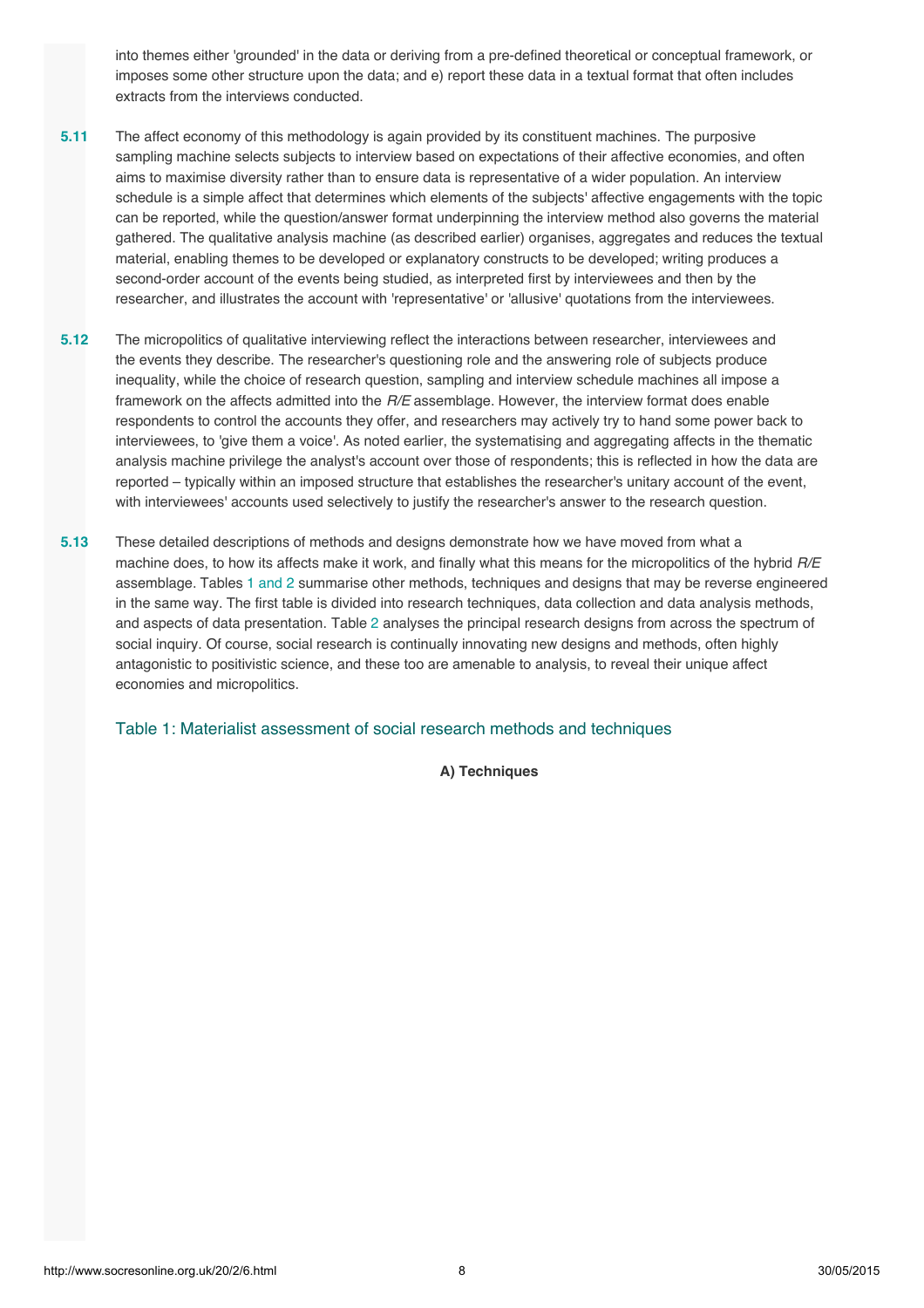|                    | Summary of what<br>the machine | Affective flow in the<br>machine: | Micropolitics of the<br>$R/E$ assemblage: |
|--------------------|--------------------------------|-----------------------------------|-------------------------------------------|
|                    | produces:                      |                                   |                                           |
| Setting/refining a | A delimited and                | Defines what is to be             | Asserts researcher's                      |
| Rsearch Question   | therefore answerable           | studied.                          | choice of which event                     |
|                    | research question.             |                                   | affects are studied.                      |
| Internal Study     | Data that is relevant to       | Selects the data to be            | Justifies the machines                    |
| validity           | the research question.         | gathered and analysed.            | selected for the                          |
|                    |                                |                                   | research-assemblage.                      |
| External Study     | Data that is                   | Establishes rules for             | Justifies inferences                      |
| Validity           | representative of the          | choice of events from             | researchers make from                     |
|                    | population.                    | a population.                     | findings.                                 |
| Instrument         | Data that is consistent        | Quality assures tools             | Controls quality of                       |
| Reliability        | and avoids random              | used to measure an                | tools and researcher                      |
|                    | errors.                        | event.                            | conduct.                                  |
| Instrument         | Data that is accurate          | Assesses instrument               | Assures the 'truth' of                    |
| validity           | and avoids systematic          | accuracy against a                | data from research                        |
|                    | errors.                        | defined standard.                 | tools/interpretations.                    |
| Ethics Approval    | A study that meets             | Assesses research                 | Justifies affects of                      |
|                    | cultural expectations          | against cultural                  | researcher upon                           |
|                    | for research conduct.          | principles and rules.             | researched events.                        |
| Representative     | Equivalence between            | Determines which                  | Justifies how events                      |
| Sample             | sample and                     | events are selected for           | are included in the $R/E$                 |
|                    | population.                    | study.                            | assemblage.                               |
| Convenience        | Provides sufficient            | Sets arbitrary cut-off            | Justifies how many                        |
| Sample             | events to be studied.          | point for recruiting              | events are included in                    |
|                    |                                | events.                           | the $R/E$ assemblage.                     |
| Theoretical        | Sample that reflects           | Applies an conceptual             | Justifies which events                    |
| Sample             | the breadth of affects         | framework for                     | are included in the $R/E$                 |
|                    | in a population.               | including events.                 | assemblage.                               |

**B) Data Collection Methods**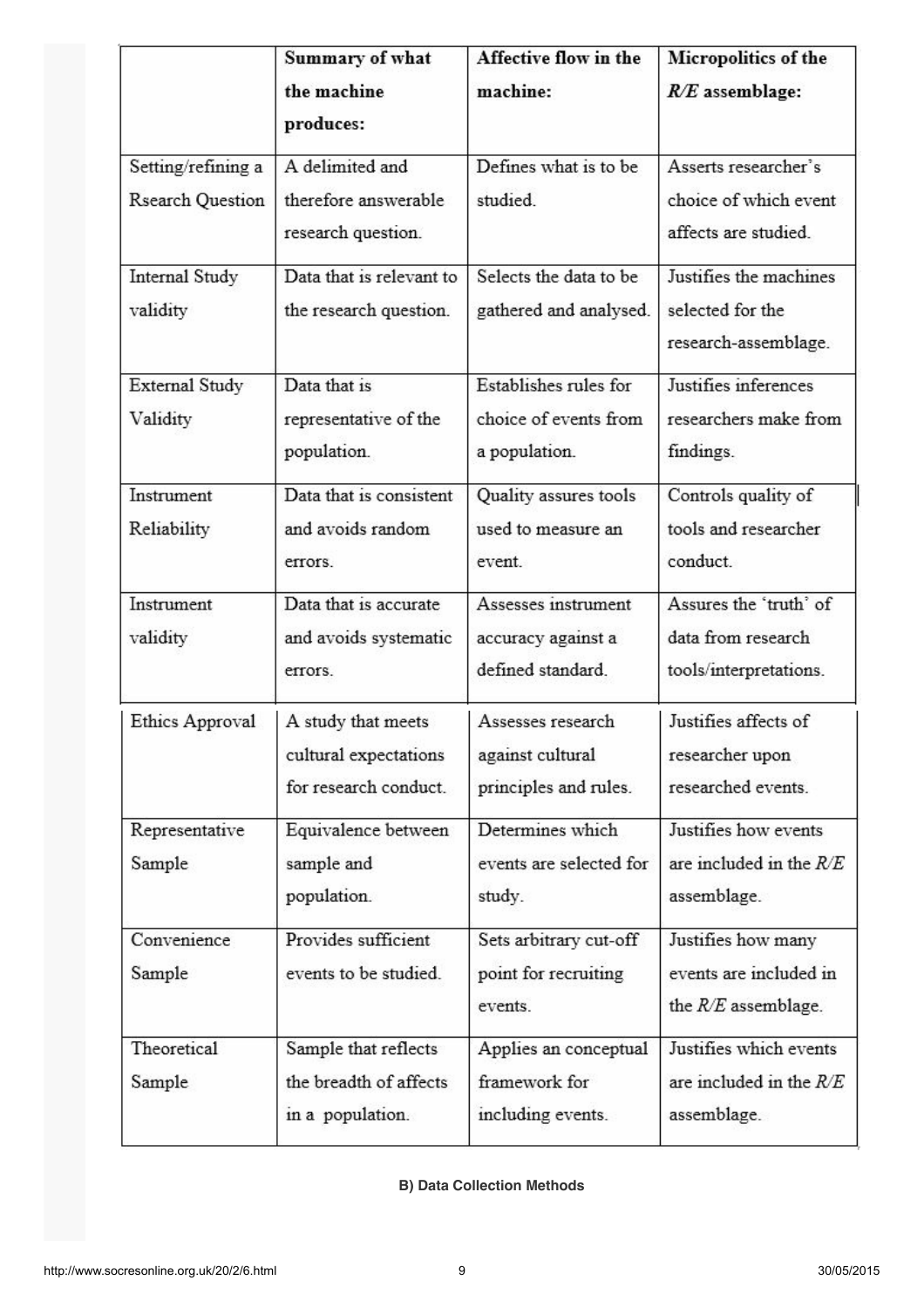| Individual      | Accounts of events      | Elicits accounts       | Privileges human         |
|-----------------|-------------------------|------------------------|--------------------------|
| Interview       | supplied by human       | relevant to the        | interpretations of event |
|                 | subjects.               | research question.     | affects.                 |
| Group Interview | Interactive accounts of | Elicits interactive    | Privileges human         |
|                 | events supplied by      | accounts relevant to   | interpretations of event |
|                 | human subjects.         | the research question. | affects.                 |
| Observation     | Descriptions of events  | Establishes researcher | Privileges researcher's  |
|                 | by a researcher.        | as data collection     | perspective and          |
|                 |                         | instrument.            | analysis of events.      |
| Questionnaire   | Study sample scores     | Gathers and collates   | Imposes researcher       |
|                 | on multiple measures.   | data on pre-selected   | categories and           |
|                 |                         | indicators.            | measures on event        |
|                 |                         |                        | affects.                 |
| Experiment      | Effect of a defined     | Tests affect(s) in an  | Imposes limits on        |
|                 | affect within an event. | controlled setting.    | which affects enter the  |
|                 |                         |                        | $R/E$ assemblage.        |

**C) Analytical Methods**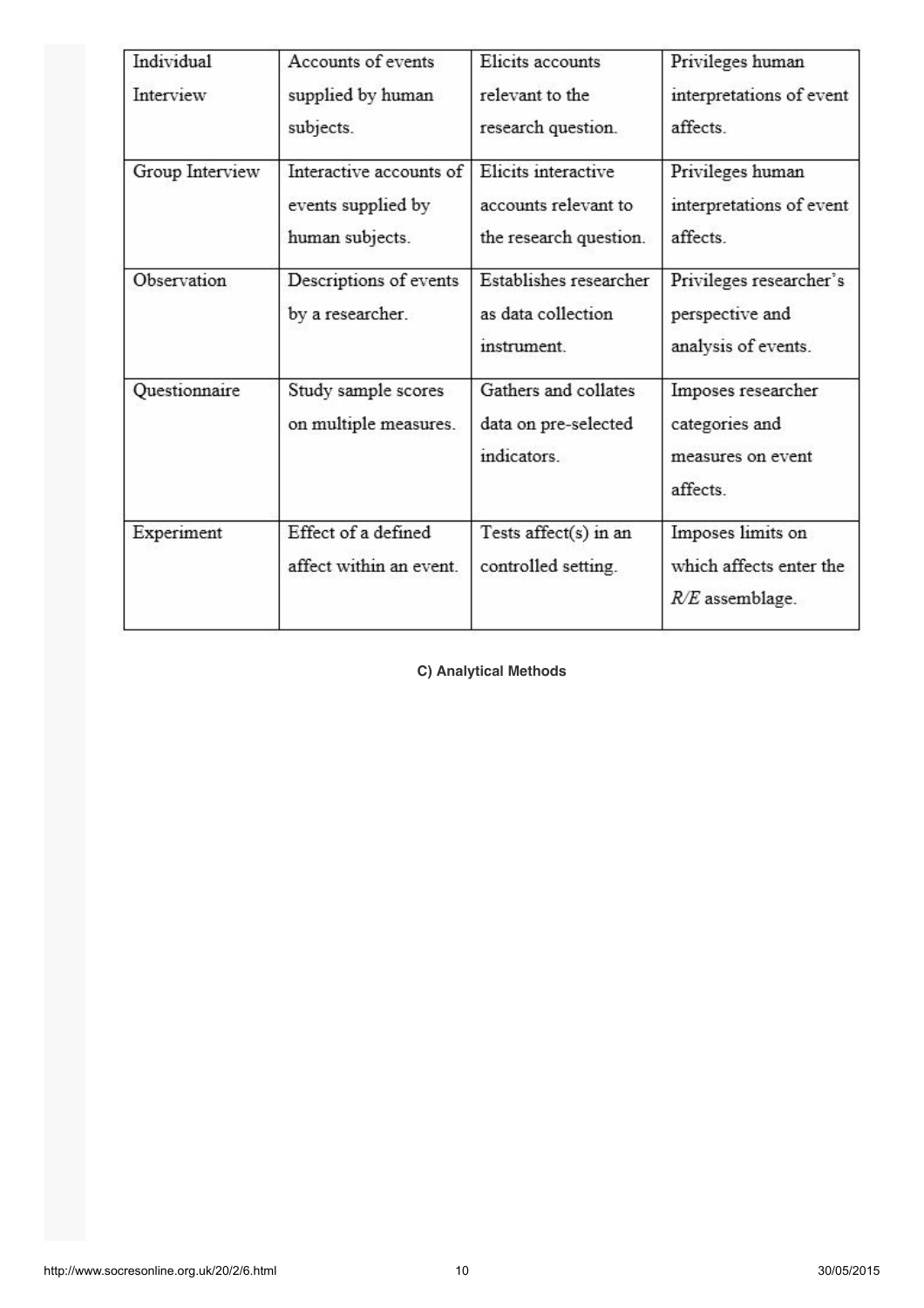| Statistical     | Numerical indicator of | Summarises data by       | Imposes statistical    |
|-----------------|------------------------|--------------------------|------------------------|
| Analysis        | a study sample         | mathematical             | models of populations  |
|                 | characteristics.       | formulae.                | on data.               |
| Thematic        | Summary of data in     | Categorises data in      | Imposes researcher's   |
| Analysis        | terms of pre-selected  | terms of similarities in | categories on data.    |
|                 | themes.                | attributes specified by  |                        |
|                 |                        | a conceptual or          |                        |
|                 |                        | theoretical framework    |                        |
| Grounded Theory | Inductively-generated  | Analyses event           | Privileges coherence   |
|                 | theory to explain an   | assemblage to disclose   | and structure in data  |
|                 | event                  | internal structure or    | over divergence and    |
|                 |                        | processes                | randomness             |
| Discourse       | Social or cultural     | Reveals relations and    | Establishes a          |
| Analysis        | constructions and      | affects in linguistic    | constructionist model  |
|                 | power relations in     | representations of       | and privileges the     |
|                 | events.                | events.                  | researcher's political |
|                 |                        |                          | analysis.              |

**D) Study Presentation**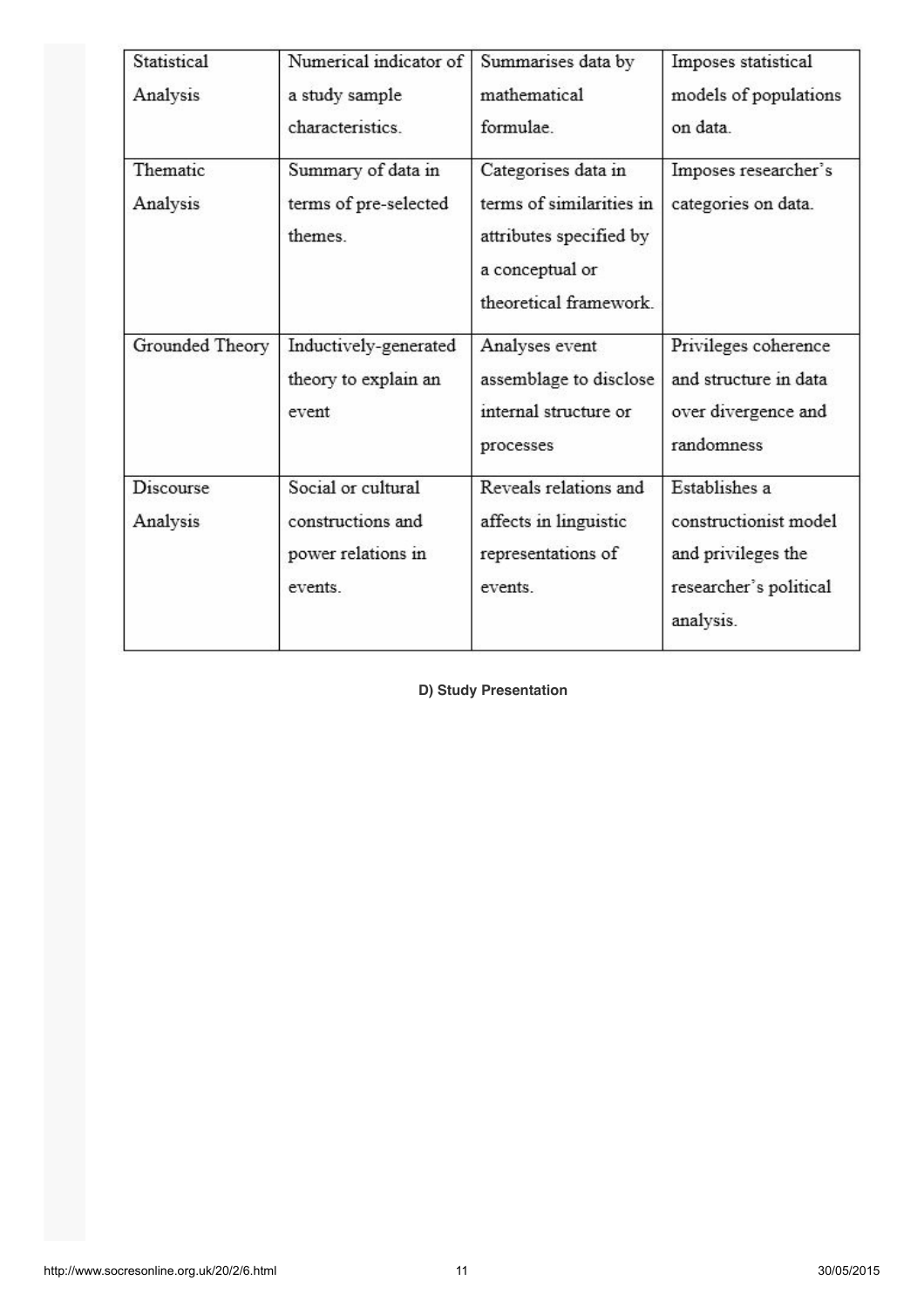| Writing up            | A report of the events<br>studied.             | Summarises and<br>explicates the data<br>collected and<br>analysed.              | Describes the event in<br>terms of the affects in<br>the R/E assemblage.                  |
|-----------------------|------------------------------------------------|----------------------------------------------------------------------------------|-------------------------------------------------------------------------------------------|
| Peer Review           | An assessment of<br>research output<br>quality | Peers assess the<br>research output<br>against explicit or<br>implicit criteria. | Incorporates the values<br>of the community of<br>researchers into the<br>R/E assemblage. |
| Dissemination         | An audience for the<br>research report.        | Presents the research<br>report to selected<br>audiences.                        | Uses the affective flow<br>of the R/E assemblage<br>to affect audiences.                  |
| Policy<br>application | An application to<br>policy or practice.       | Applies the<br>conclusions of the<br>research to affect<br>policy or practice.   | Uses the affective flow<br>of the R/E assemblage<br>to affect policy or<br>practice.      |

<span id="page-11-0"></span>Table 2: Materialist assessment of social research methodologies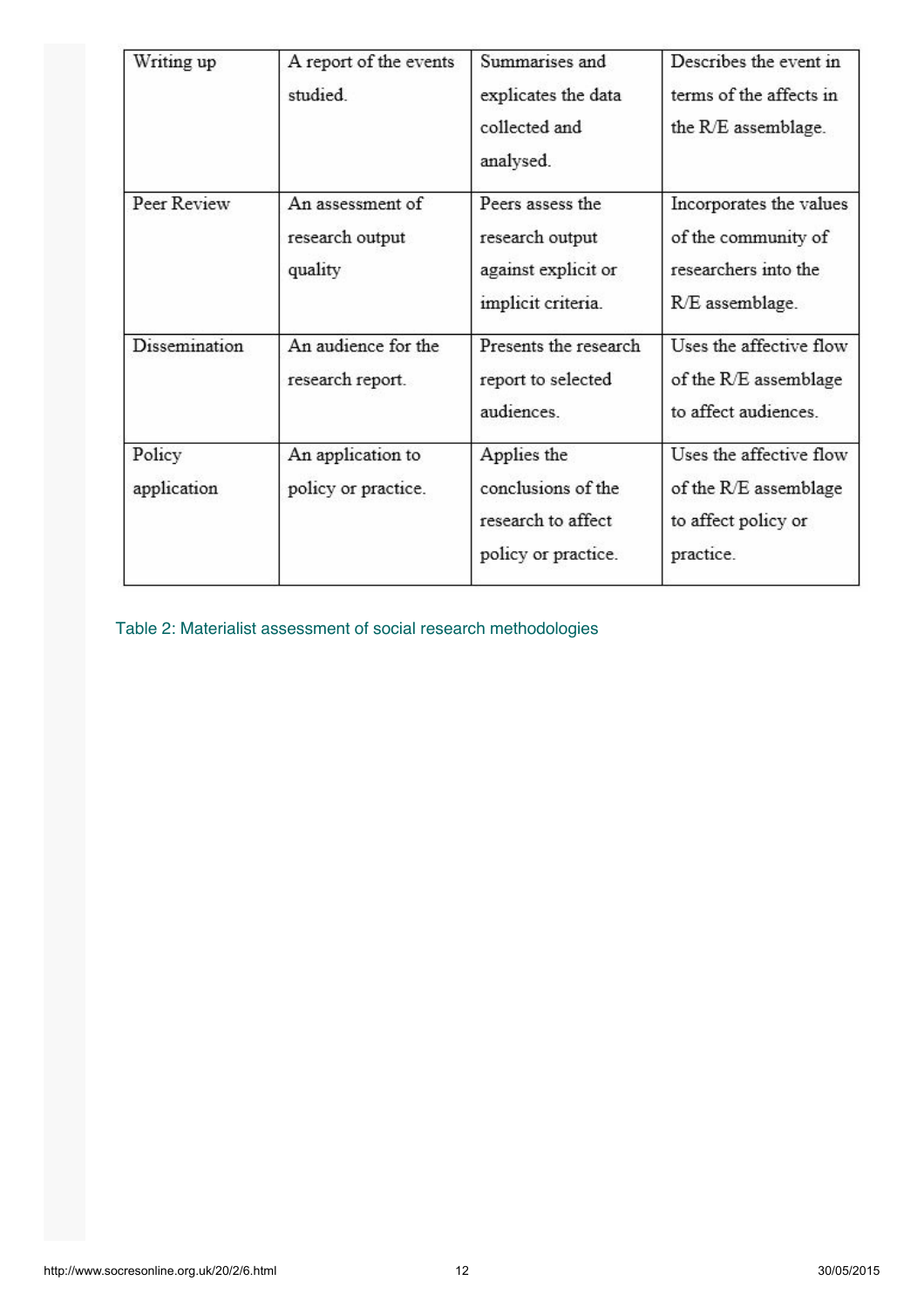|                                | Summary of what<br>the assemblage<br>produces:                     | Affective flow in the<br>assemblage:                             | Micropolitics of the<br>$R/E$ assemblage:                                       |
|--------------------------------|--------------------------------------------------------------------|------------------------------------------------------------------|---------------------------------------------------------------------------------|
| Randomised<br>Controlled trial | Truth or falsity of a<br>hypothesis about a<br>variable's effects. | Discounts effects of<br>event affects other<br>than test affect. | Justifies research<br>claims to describe<br>what a single event<br>affect does. |
| Survey                         | Descriptive statistics<br>on a population.                         | Describes and<br>summarises specific<br>attributes of events.    | Justifies inferences<br>from sample data to a<br>population.                    |
| Qualitative<br>Interview       | Summary of accounts<br>concerning an event.                        | Organises respondent<br>accounts of events.                      | Privileges (double)<br>hermeneutic analysis<br>of one or more<br>events.        |
| Ethnography                    | Detailed description<br>of events in a<br>specified setting.       | Presents<br>researcher/academic<br>assessment of a<br>setting.   | Privileges researcher<br>account and analysis<br>of an event.                   |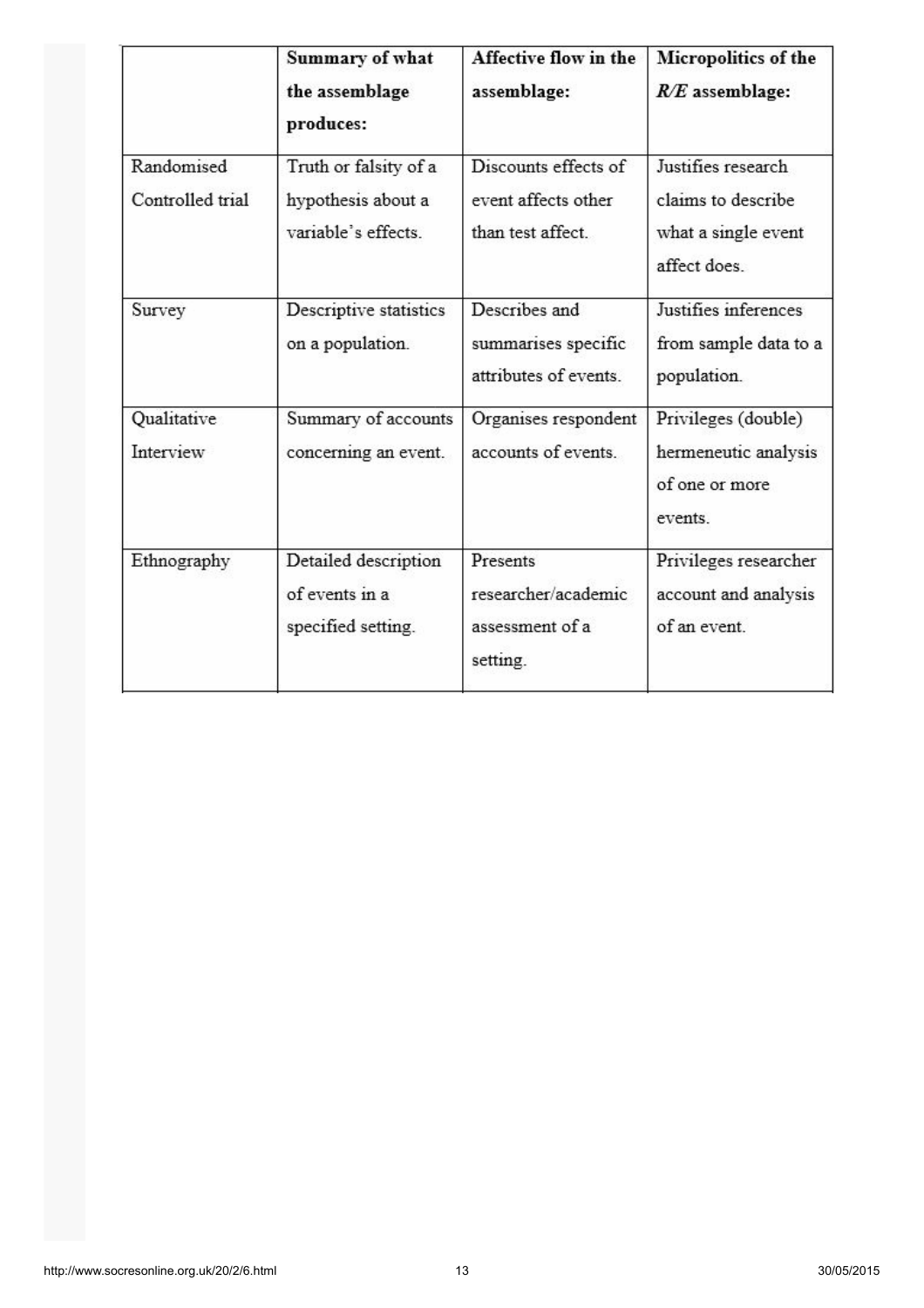| Ethnography                                  | Detailed description<br>of events in a<br>specified setting.           | Presents<br>researcher/academic<br>assessment of a<br>setting.                           | Privileges researcher<br>account and analysis<br>of an event.                   |
|----------------------------------------------|------------------------------------------------------------------------|------------------------------------------------------------------------------------------|---------------------------------------------------------------------------------|
| Documentary/<br>Material Culture<br>Analysis | Evaluation of an<br>event from<br>documentary sources<br>or artefacts. | Organises and<br>interprets material<br>culture or documents.                            | Imposes cultural<br>meanings on selected<br>cultural artefacts or<br>documents. |
| Case Study                                   | Description of a<br>single event.                                      | Describes in detail<br>specific aspects of<br>one event.                                 | Claims to provide<br>full description of an<br>event.                           |
| Delphi Study                                 | Consensus among<br>experts on a category<br>of events.                 | Gathers and<br>synthesises opinions<br>to negotiate<br>agreement by<br>selected experts. | Establishes an<br>expert' assessment<br>of a category of<br>events.             |

## **Discussion: re-assembling social inquiry**

- **6.1** Assessing this range of research methods, techniques and designs from a materialist perspective suggests three features of research-assemblages and their micropolitics that bear on the concerns of this paper with social research theory and practice. First, most research-assemblages possess just the few relations and affects needed sequentially to perform simple tasks of interconnected machines. By breaking researchassemblages down into their component parts, a materialist analysis can exploit this sparseness, to reverse engineer research machines to disclose their affects and what they do, both de-mystifying the research process, and allowing research designs and methods to be manipulated to serve particular ends.
- **6.2** Second, generally speaking, the affective flows in most of the research assemblages and machines reviewed have in common that they produce simplicity where there was complexity, definition in place of indeterminacy, and evenness where there was variability, with consequences for the knowledge social inquiry produces. Earlier we noted (following Deleuze and Guattari) that affects come in two forms: an affect that produces a change in one (rather than multiple) relations in an assemblage are 'singular' in their effects, while 'aggregative' affects clump relations together in some way. Scrutinising Tables [1](#page-7-0) and [2](#page-11-0), it is striking how many research methods, techniques and designs have affective flows that aggregate event affects in one way or another. From selecting which events to study, to which features of events to subject to attention, through analytic methods that categorise or reduce data and frame it theoretically or conceptually, to reporting findings and assessing their significance, affective flows in the research-assemblage act upon the affects of the events being studied to produce research outputs that are aggregations, generalisations or summaries. From this perspective, survey and interview methodologies reveal less divergence than might have been predicted from the rival claims of their advocates.
- **6.3** Aggregation influences how events are presented in research reports, tending toward a loss of detail or granularity in what is been described. Whether it is through a descriptive statistic such as a mean or a confidence interval, or a thematic presentation of qualitative data, aggregations have the effect of excluding the outliers and aberrations that in social life may be extremely significant; the social world thus presented seems more bland and less exceptional than it might to those immersed within it. On occasions, the aggregative character of research is subverted, enabling singular flows within event-assemblages. Examples include case study designs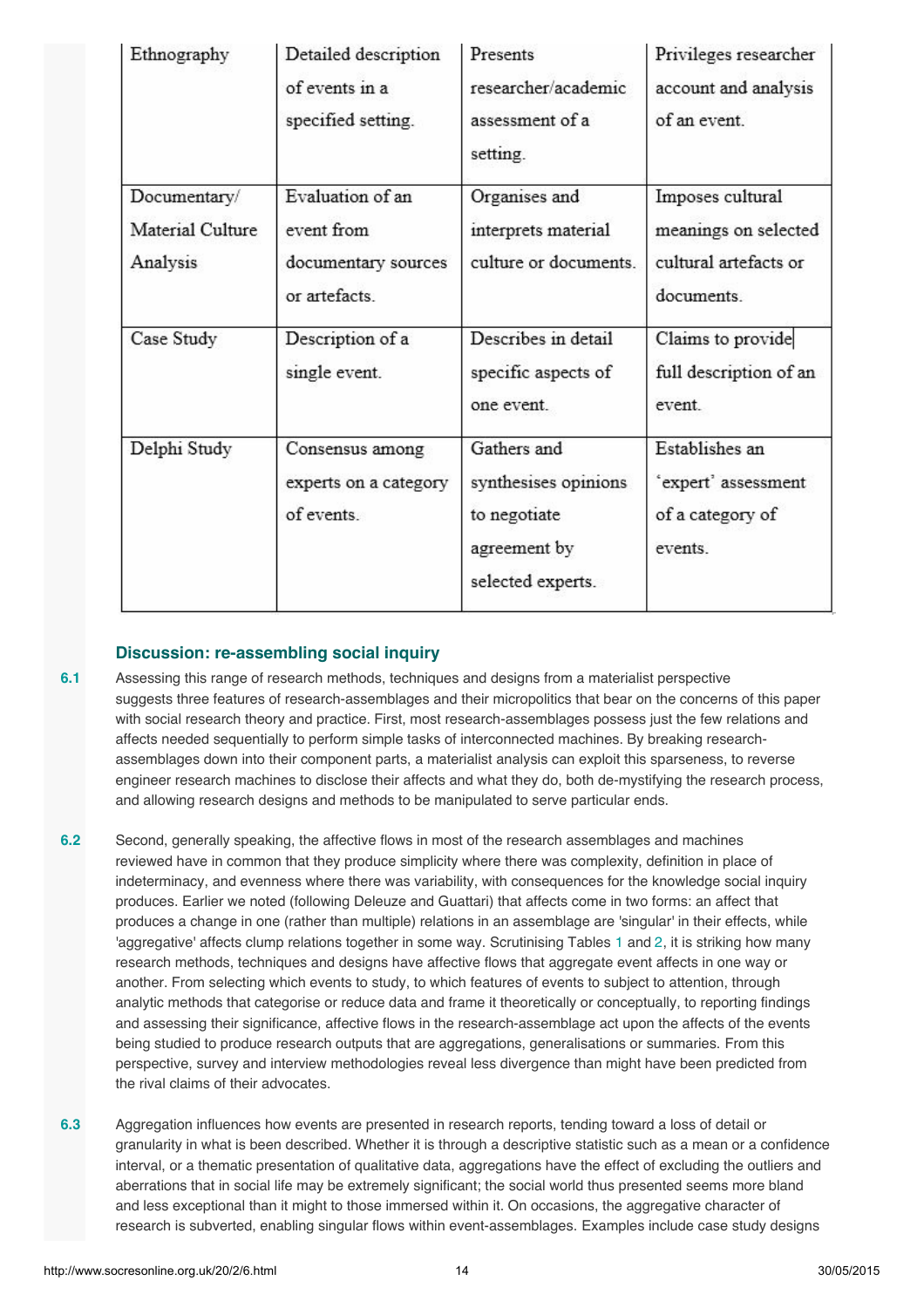that offer detailed descriptions of events and their contexts; analyses that seek out aberrant events or utterances rather than the 'representative' illustrations often favoured by researchers when reporting data; and studies that set out to change the world rather than simply understanding it, including emancipatory or transgressive action research that involve participants in a research setting in undertaking research themselves in order to improve some aspect of their world (Fox [2003](#page-17-25)), feminist/queer research that sets out to challenge and disrupt patriarchal and heteronormative orthodoxies ([Braidotti](#page-16-3) 2013; Gillies and [Alldred](#page-17-21) 2012), and 'schizoanalytic' and 'diffractive' research designs inspired by [DeleuzoGuattarian](#page-18-14) and Baradian theory (Renold and [Ringrose](#page-18-10) 2011; Taguchi and Palmer 2013) that aim to trouble received wisdom and produce new possibilities within the settings researched.

- **6.4** Third, these kinds of aggregating affect economies within research machines and assemblages (that variously corral events and their characteristics into categories, codes and themes) territorialise affects in the E assemblage, shifting the micropolitics of the research-assemblage and the hybridised R/E assemblage firmly toward the researcher's agenda. This is unsurprising; after all research machines have been designed to enable researchers to do research, though this assessment rejects any argument that research is in some way a 'neutral' event. A materialist analysis of the interactions between event, research process and researcher supplies a nuanced view of the micropolitics of research-assemblages: by analysing the affects in the hybrid  $R/E$ assemblage, it is possible to assess in what ways, and to what extent, event affects have been territorialised (or de-territorialised) by the affect economy of the research process, and which machines and designs have done this.
- **6.5** One outcome of such a micropolitical analysis of research is a refinement of a strict constructionist perspective on research, which has tended to regard knowledge of the world produced by social inquiry as highly contingent upon the conditions of its production by researchers ([Thibodeaux](#page-18-2) 2014: 830), or constitutive of the objects it describes. So, for instance, in the progressive territorialisations by psychological sciences of nonnormative sexualities ([Alldred](#page-16-13) and Fox 2015), Rose [\(1998](#page-18-15): 55) argued that 'evidence, results, arguments, laboratories, status and much else' contributed to the construction of differing 'truths' about LGBT sexualities as pathology, then deviance, then diversity. Up to a point, a materialist analysis would assent to this assessment: as has been seen, an aggregating and territorialising research-assemblage will dominate the affective flow in a hybrid  $R/E$  assemblage, reshaping the ABC affects of the event in the research's image. However, the materialist analysis differs in two key ways.
- **6.6** Firstly, as was noted earlier, the ABC affects of an event cannot be entirely erased from an  $R/E$ assemblage: except in intentionally fraudulent or fictitious research reports, or where the machines in a research-assemblage are wildly inappropriate ('invalid' or 'unreliable'), something of the event's affective flow will inevitably remain in the research outputs. Pulling apart a research-assemblage to interrogate its machines and their affects can certainly disclose these flawed processes, but more generally, it can specify and evaluate precisely what aggregations and territorialisations a research-assemblage has wrought upon its subject-matter, and hence the extent to which research outputs provide useful knowledge of events.
- **6.7** Secondly, if disseminated into the social arena, these outputs (for example, a particular scientific understanding of non-normative sexuality) may indeed feed into the event-assemblage upon which they are based, potentially altering the latter's affective flows and what it can do – for instance, by producing guilt in people involved in a 'taboo' sexual practice. However, from an assemblage perspective, the aggregated and territorialised output of a research-assemblage is only one among the many relations that contribute to an eventassemblage, and only if the research-assemblage's affective capacity is exceptionally powerful (for example, a religious, political or scientific dogma) might an event's affect economy be fully overwhelmed. Furthermore, analysis of the affect economies within a research-assemblage can enable precise assessment of the extent to which it has re-constituted an event in its own image. Though powerful cultural forces (including scientific orthodoxies) always have the potential to influence the affect economy of a research-assemblage, social inquiry is not doomed to inevitably and uncritically recapitulate these social and cultural forces.
- **6.8** If this nuanced understanding of the relational micropolitics within event/research hybrid assemblages offers a different assessment of research knowledge from constructionist suggestions that social inquiry inevitably produces contingent, ideological knowledge of the events it investigates, there is also clear water between a materialist analysis of the social world (and research's capacity to reveal it) and a realist perspective. We have shown how affects in the research assemblage inevitably must interact with those in the eventassemblage if research is to be other than merely descriptive, denying the possibility of unmediated translation of an observed event into research knowledge of it (see Barad [\(1996](#page-16-1)) for a comprehensive critique of correspondence theories of truth).<sup>[\[7\]](#page-16-14)</sup> At the same time, the materialist understanding of events as *relational* -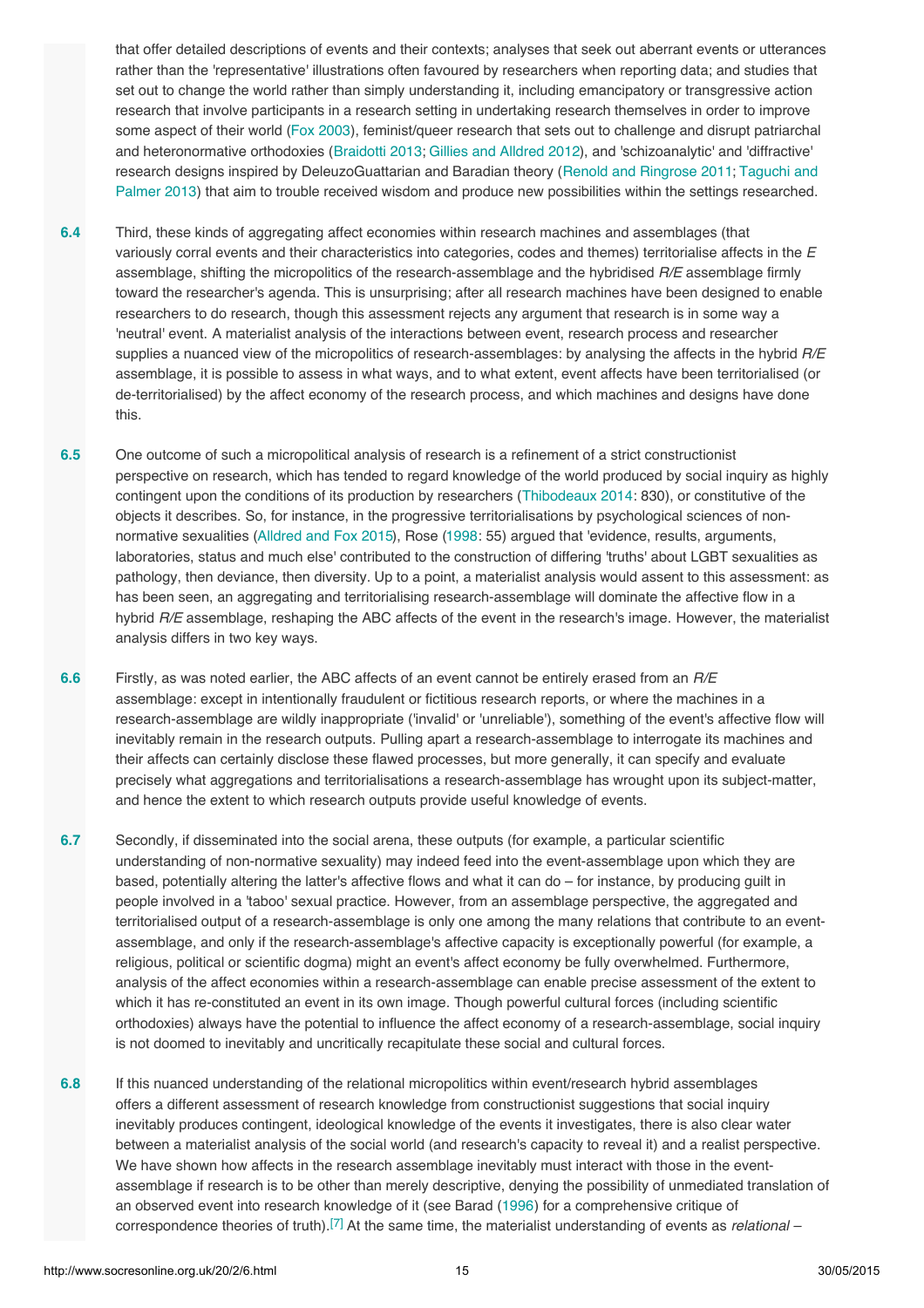comprising affects that interact ceaselessly to produce new capacities – suggests a social ontology of flux and becoming rather than of being and stability.

- **6.9** While the opportunity afforded by materialist ontology to peer inside the machines and assemblages of social inquiry has permitted us to assess the research process micropolitically by unpacking its affect economy, perhaps of greater significance is the potential also to manipulate these micropolitics. We can, if we so wish, design and re-engineer research-assemblages and machines (the data collection machine, the validity machine, the analysis machine and so on) to include or exclude specified aggregative and territorialising effects, thereby innovating creative research-assemblages that produce specific capacities in researchers, data and the events studied.
- **6.10** Though this could be simply a charter for removing as many aggregating affects as possible from social inquiry (for instance, a sampling frame that takes uniqueness as its criterion; adopting a descriptive approach to data analysis), we would suggest there is potential for a more sophisticated response. Alongside such efforts to develop less aggregating and territorialising research-assemblages, the capacity afforded by a materialist perspective upon research to critically assess the affects that make research machines work suggests a potential rehabilitation for a range of methodologies sometimes seen (typically by naturalistic researchers) as highly territorialising: surveys, experiments and quasi-experiments. At the same time, proponents of such designs must temper their enthusiasm with an explicit commitment to review reflexively and account for the aggregations and territorialisations they produce in  $R/E$  hybrid assemblages and hence in their findings (Gillies and [Alldred](#page-17-21) 2012: 57). These can be acknowledged and their impacts predicted, probabilistically if not absolutely.
- **6.11** This may also supply a new justification for applying a mix of methods within studies, some highly aggregative but analytically powerful, others less analytical but intentionally non- or even dis-aggregative. For instance, a study might combine a (minimally-aggregative) descriptive case study that produces a rich picture of the concerns and values of research participants in a setting with an intervention (highly aggregative) that attempts to alter aspects of the setting to address these concerns and values. A subsequent evaluation might combine aggregative quantitative measures with opportunities for participants to offer their own unmediated assessments of any improvements, and use the research outputs to challenge policy or improve their living environment. Mixing methods and methodologies in this way does not mean that the aggregations of particular methods are somehow 'cancelled out'. But because researchers can estimate precisely what aggregations their methods entail, the consequences for knowledge-production can be accurately predicted and acknowledged when reporting findings and drawing conclusions.
- **6.12** In this paper we have taken the precepts of new materialism and run with them, to explore what they mean for social inquiry. What then of the suggestion that new materialism resolves the contradictory perspectives on knowledge production between realism and constructionism [\(Coole](#page-17-4) and Frost 2010: 26-27)? It would be a neat coda to the paper to argue that our analysis has revealed a new resolution of this dualism. But we would suggest that this is not an appropriate conclusion; instead, what a new materialist perspective on social inquiry has done is to change the terms of reference for the discussion. Rather than trying to answer an anthropocentric question of belief or scepticism about the possibility of gaining knowledge of the world independent of human culture, what our analysis has done is to look at what research actually does. We have used the 'turn to matter' and a DeleuzoGuattarian materialism of assemblages and affects to disclose the micropolitical workings of the research-assemblage as it hybridises with an event-assemblage. We have thereby offered a means to assess the effects of every element of the research process on both events and on the knowledge that research produces.
- **6.13** Materialist analysis of research-assemblage micropolitics, we would simply conclude, supplies an innovative take on the ontology of social research that opens up possibilities for how research is designed and undertaken, what capacities the research assemblage produces in researchers, research tools, audiences and events, and how a range of methodologies and methods may be critically applied and combined in the pursuit of useful understanding of the world and human culture.

## <span id="page-15-0"></span>**Notes**

1

Ontology concerns propositions about the fundamental nature of things and the kinds of things that exist, while epistemology addresses how these things can be known by an observer.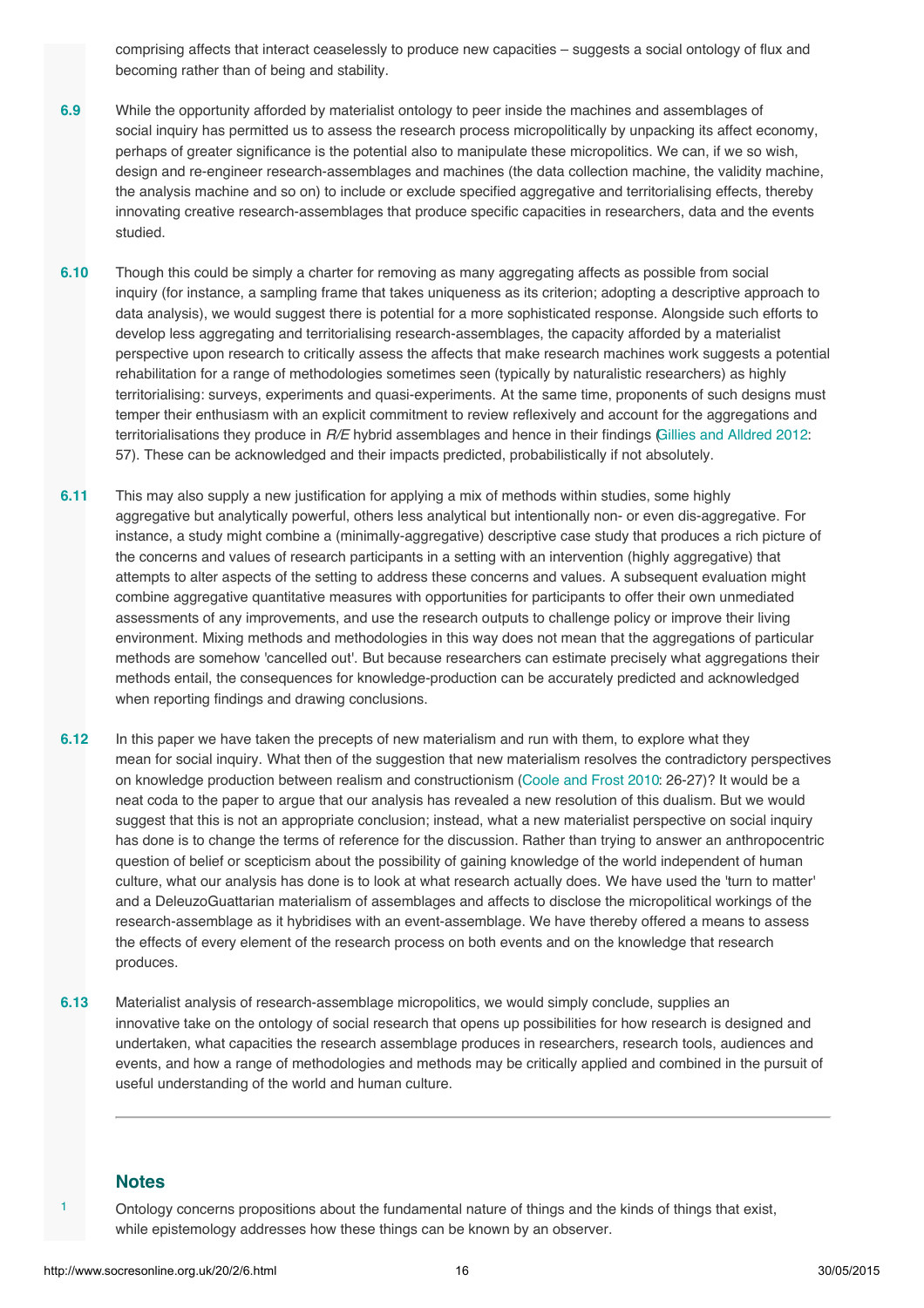- <span id="page-16-5"></span>For some readers, the recognition that agency extends beyond humans will be reminiscent of the emphasis in Actor-Network Theory (ANT) upon non-human 'actants' that contribute to social production alongside human agents. This convergence between ANT and Deleuze and Guattari's materialism is also evident in Latour's ([2005](#page-17-3)) understanding of the social as relational and assembled, and Law's [\(1992](#page-18-8)) discussion of a heterogeneous network of forces deriving from both the natural and social worlds.  $\overline{2}$
- <span id="page-16-9"></span>Our terms 'singular' and 'aggregative' replace the somewhat obscure DeleuzoGuattarian terms 'molecular' and 'molar' that derive from physical chemistry. 3
- <span id="page-16-10"></span>The machinic analysis offers a materialist understanding both of research's design and its failings. Research machines do not work perfectly – they break down, misfire, go into reverse or self-destruct. This can occur because of legitimate but faulty/inappropriate affects in the machine (for instance, a statistic not suited to a particular type of data, or an inexperienced or insensitive interviewer), or due to extraneous sources such as reticent or disruptive research-participants, unpredictable factors in the physical or cultural environment of a study, or unprofessional or fraudulent behaviour by researchers. 4
- <span id="page-16-11"></span>For this exercise, we exclude the subjective biases, prejudices or commitments of researchers and other 'extraneous' affects from our analysis of the research-assemblage. In practice, these will also contribute to the R/E assemblage and its micropolitics. 5
- <span id="page-16-12"></span>A second level of coding may be undertaken to further reduce the variability in the data, but this again comprises just two affects: one that develops the aggregation/coding scheme, and a second that aggregates the (coded) data into an even more limited number of categories or themes. Sometimes code-generation will overlap aggregation, with codes generated 'on the hoof' as new categories emerge from the data. 6
- <span id="page-16-14"></span>Our analysis of the interactions between event- and research-assemblages is cognate with Barad's [\(1996](#page-16-1)) ontology of events and observers, but without recourse to quantum mechanical theory. 7

## **References**

- <span id="page-16-13"></span>ALLDRED, P. and Fox, NJ (2015) 'From "Lesbian and Gay Psychology" to a Critical Psychology of Sexualities', in Parker, I. (ed.) Handbook of Critical Psychology. London: Routledge.
- <span id="page-16-0"></span>ALVESSON, M. and Skoldberg, K. (2009) Reflexive Methodology (2<sup>nd</sup> edition). London: Sage.
- <span id="page-16-8"></span>ANDERSON, B. (2010) 'Becoming and being hopeful: towards a theory of affect',Environment and Planning D: Society and Space, Vol. 24, No. 5, p. 733-752.
- <span id="page-16-2"></span>ANSELL PEARSON, K. (1999) Germinal Life. London: Routledge.
- <span id="page-16-1"></span>BARAD, K. (1996) 'Meeting the universe halfway: realism and social constructivism without contradiction', in Nelson, L.H. and Nelson, J. (eds.) Feminism, Science and the Philosophy of Science, p. 161-194. Dordrecht; Kluwer.
- BARAD, K. (2003) 'Performativity: toward an understanding of how matter comes to matter',Signs, Vol. 28, No. 3, p. 801-831.
- <span id="page-16-6"></span>BEST, S. (1995) 'Sexualizing space', in Grosz, E. and Probyn, E. (eds.),Sexy Bodies, p. 181-194. London: Routledge.
- <span id="page-16-7"></span>BRAIDOTTI, R. (2000) 'Teratologies', in Buchanan I and Colebrook C (eds.) Deleuze and Feminist Theory, p. 156-172. Edinburgh: Edinburgh University Press.
- <span id="page-16-4"></span>BRAIDOTTI, R. (2006) Transpositions. Cambridge: Polity.
- <span id="page-16-3"></span>BRAIDOTTI, R. (2013). The Posthuman. Cambridge: Polity.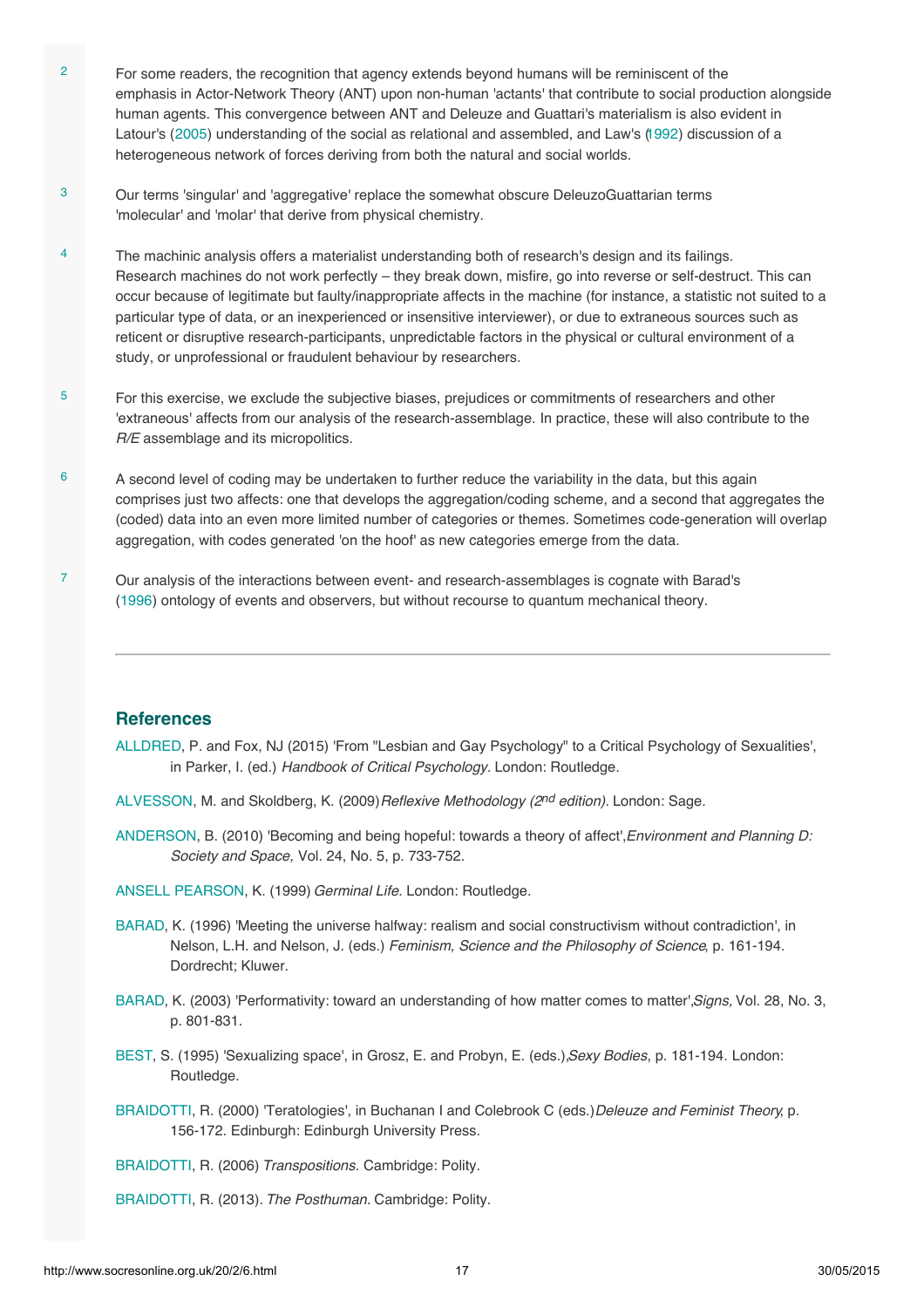- <span id="page-17-5"></span>CHEAH, P. (2010) 'Non-dialectical materialism', in Coole, D.H. and Frost, S. (eds.)New Materialisms: Ontology, Agency, and Politics, p. 70-91. Durham, NC: Duke University Press.
- <span id="page-17-18"></span>CLOUGH, P.T. (2004) 'Future matters: technoscience, global politics, and cultural criticism',Social Text, Vol. 22, No. 3, p. 1-23.
- <span id="page-17-11"></span>CLOUGH, P.T. (2008) 'The affective turn: political economy, biomedia and bodies',Theory, Culture & Society, Vol. 25, No. 1, p. 1-22.
- <span id="page-17-8"></span>COLEMAN, R. and RINGROSE, J. (2013) 'Introduction', in Coleman, R. and Ringrose, J. (eds.)Deleuze and Research Methodologies, p. 1-22. Edinburgh: Edinburgh University Press.

<span id="page-17-12"></span>CONNOLLY, W.E. (2011) 'The complexity of intention',Critical Inquiry, Vol. 37, No. 4, p. 791-98.

- <span id="page-17-4"></span>COOLE, D.H. and FROST, S. (2010) 'Introducing the new materialisms', in Coole, D.H. and Frost, S. (eds.)New Materialisms: Ontology, Agency, and Politics, Durham, NC: Duke University Press. p. 1-45.
- <span id="page-17-24"></span>COYNE, I.T. (1997) 'Sampling in qualitative research. Purposeful and theoretical sampling: merging or clear boundaries?' Journal of Advanced Nursing, Vol. 26, No. 3, p. 623-630.
- <span id="page-17-0"></span>DANERMARK, B., Ekstrom, M., Jaokobsen, L. and Karlsson, J. (2002)Explaining Society. Critical Realism in the Social Sciences. London: Routledge.

<span id="page-17-7"></span>DELANDA, M. (2006) A New Philosophy of Society. London: Continuum.

<span id="page-17-14"></span>DELEUZE, G. (1988) Spinoza: Practical Philosophy. San Francisco: City Lights.

<span id="page-17-16"></span>DELEUZE, G. and Guattari, F. (1984) Anti-Oedipus: Capitalism and Schizophrenia. London: Athlone.

<span id="page-17-15"></span>DELEUZE, G. and Guattari, F. (1988) A Thousand Plateaus, London: Athlone.

<span id="page-17-22"></span>FOUCAULT, M. (1981) The History of Sexuality Vol.1: The Will to Knowledge. Harmondsworth: Pelican.

- <span id="page-17-25"></span>FOX, N.J. (2003) 'Practice-based evidence: towards collaborative and transgressive research',Sociology, Vol. 37, p. 81-102.
- <span id="page-17-9"></span>FOX, N.J. and Alldred, P. (2013) 'The sexuality-assemblage: desire, affect, anti-humanism',Sociological Review, Vol. 61, No. 4, p. 769-789.
- <span id="page-17-19"></span>FOX, N.J. and Alldred, P. (2014) 'New materialist social inquiry: designs, methods and the researchassemblage', International Journal of Social Research Methodology, DOI: 10.1080/13645579.2014.921458
- <span id="page-17-10"></span>GAME, A. (1991) Undoing the Social. Buckingham: Open University Press.
- <span id="page-17-21"></span>GILLIES, V. and Alldred, P. (2012) 'The ethics of intention: research as a political tool', in Miller, T., Birch, M., Mauthner, M. and Jessop, J. (eds.) Ethics in Qualitative Research, p. 43-60. London: Sage.

<span id="page-17-2"></span>GROSZ, E. (1994) Volatile Bodies. Bloomington: Indiana University Press.

<span id="page-17-13"></span>HARAWAY, D. (1991) Simians, Cyborgs and Women: The Reinvention of Nature. New York: Routledge.

<span id="page-17-6"></span>HARAWAY, D. (1997) Modest Witness@Second\_Millennium. London: Routledge.

- <span id="page-17-17"></span>HARMAN, G. (2013) 'Conclusions: assembly theory and its future', in Acuto, M. and Curtis, S. (eds.) Reassembling International Theory, p. 118-130. Basingstoke: Palgrave Macmillan.
- <span id="page-17-20"></span>JACKSON, A.Y. and Mazzei, L.A. (2013) 'Plugging one text into another: thinking with theory in qualitative research', Qualitative Inquiry, Vol. 19, No. 4, p. 261-271.

<span id="page-17-23"></span>KITZINGER, C. (1987) The Social Construction of Lesbianism. London: Sage.

<span id="page-17-3"></span>LATOUR, B. (2005) Reassembling the Social. Oxford: Oxford University Press.

<span id="page-17-1"></span>LAU, R. and Morgan, J. (2014) 'Integrating discourse, construction and objectivity: a contemporary realist approach, Sociology, Vol. 48, No. 3, p. 573-589.